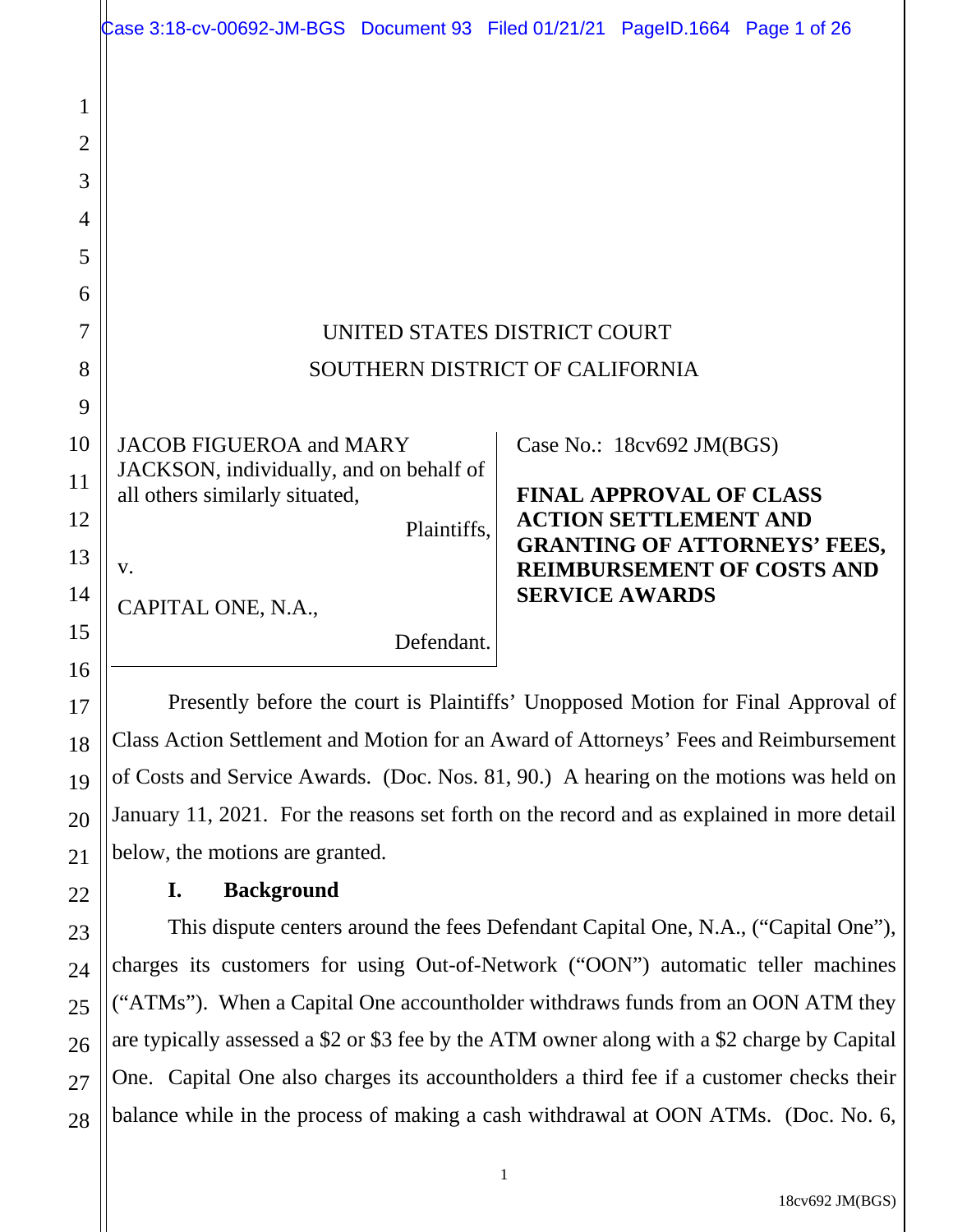"FAC" at ¶ 6.) Plaintiffs allege that these fees for OON balance inquiries, or "third" fees, were wrongfully charged and were in violation of Capital One's standardized account agreement, Fee Schedule and Electronic Funds Transfers Agreement and Disclosure. (FAC at  $\P$ [24, 31, 33, 50, 67-71.) Typically, Capital One charged its customers \$2.00<sup>1</sup> for each OON balance inquiry about which they complain.

On April 6, 2018, Plaintiffs initiated this action by filing suit. (Doc. No. 1.) On May 30, 2019, an amended complaint was filed that alleges eight causes of action, namely: (1) breach of contract; (2) breach of the covenant of good faith and fair dealing; (3) conversion; (4) unjust enrichment; (5) violation of the unfair prong of California's Unfair Competition Law ("UCL"), CAL. BUS. & PROF. CODE § 17200, *et seq*; (6) violation of the fraudulent prong of the UCL; (7) violation of the California Consumer Legal Remedies Act ("CLRA"), CAL. CIV. CODE § 1770, *et seq*; and (8) violation of the New York Consumer Protection Act, N.Y. GEN. BUS. LAW §§ 349-350. (*See generally* FAC.)

On October 7, 2019, the court denied Defendant's motion for partial summary judgment on Plaintiffs' breach of contract claim. (Doc. No. 56.)

On March 4, 2020, the parties participated in a private mediation before Bruce Freidman, Esq., which, after a full day's mediation, led to the proposed settlement currently before the court.

The Settlement Agreement ("Settlement") provides for settlement and full release of all claims relating to the subject matter of this action and requires Capital One pay a gross settlement amount of \$13,000,000. Subject to court approval, the settlement amount is to be allocated as follows: \$10,000 as an incentive award for Figueroa; \$10,000 as an incentive award for Jackson; and \$3,900,000 to Plaintiffs' counsel. (*See* Doc. No. 75*,*  "Agreement," at ¶¶ 1.6, 3.1, 3.2.) Under the terms of the Settlement, the costs incurred by

27 28

1

2

3

4

5

6

7

8

9

10

11

12

13

14

15

16

17

18

19

20

21

22

23

24

25

<sup>&</sup>lt;sup>1</sup> This third fee has now increased to \$2.50.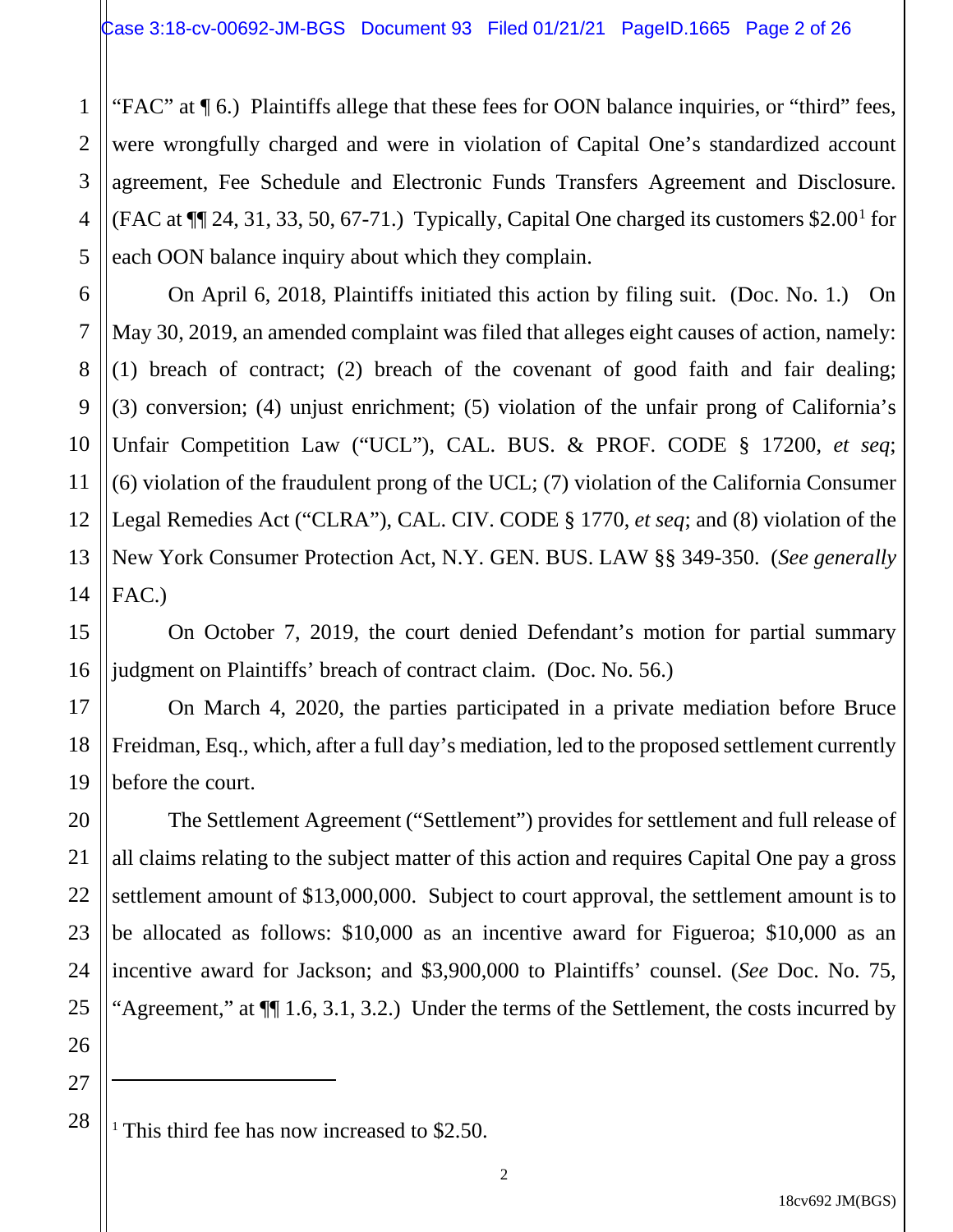BrownGreer, PLC, the settlement administrator, currently estimated at \$997,933<sup>2</sup>, along with Plaintiffs' counsels' costs, submitted at \$15,686.18, are also to be paid. Once the court-approved deductions are removed, the net settlement amount is, therefore, estimated at \$8,066,380.82.

The Settlement provides that each member who paid at least one OON Balance Inquiry Fee that was assessed during the class period shall be entitled to receive a class member payment from the Settlement Fund. "Each member's payment shall be equal to the member's pro rata share of the settlement fund based on the total number of OON Balance Inquiry Fees paid by class member." (Agreement at 7.) In exchange for their pro rata share, all class members will be deemed to release Capital One from claims relating to the subject matter of this action. (*Id.* at 7, 8.) A total of 1,683,345 Capital One customers are eligible class members. (Doc. No. 91-2, Kaliel Decl. at  $\P$  33<sup>3</sup>.) The settlement administrator projects that the average settlement class member payment will be \$5.09, with the highest payment being  $$1,602.08$ . (Doc. No. 90-3 at  $11<sup>4</sup>$ .)

<sup>4</sup> Document numbers and page references are to those assigned by CM/ECF for the docket entry.

1

<sup>2</sup> *See* Doc. No. 90-3, at ¶ 21 n.6, Declaration of Corinne Titmus, Senior Counsel at BrownGreer, executed on December 3, 2020. Ms. Titmus noted that this estimate "could change as we near the date by which we must calculate the final Settlement Class Member Payments." (*Id*.) When the court questioned Class Counsel on BrownGreer's final bill at the hearing, Mr. Kaliel anticipated that it would be "in the \$850,000 range," and he was certain it would be "south of \$1 million."

<sup>3</sup> On December 22, 2020, Plaintiffs' counsel filed a Notice of Errata (Doc. No. 91) after discovering an inadvertent reference on page 9 of the Memorandum of Points and Authorities (Doc. No. 90-1) and on pages 6-7 of the Declaration of Jeffrey Kaliel (Doc. No. 90-2) filed in support of the Unopposed Motion for Final Approval of Class Action Settlement. Accordingly, the court will reference the corrected versions of these documents, filed as exhibits (Doc. Nos 91-1 and 91-2) to the Notice of Errata, within this order.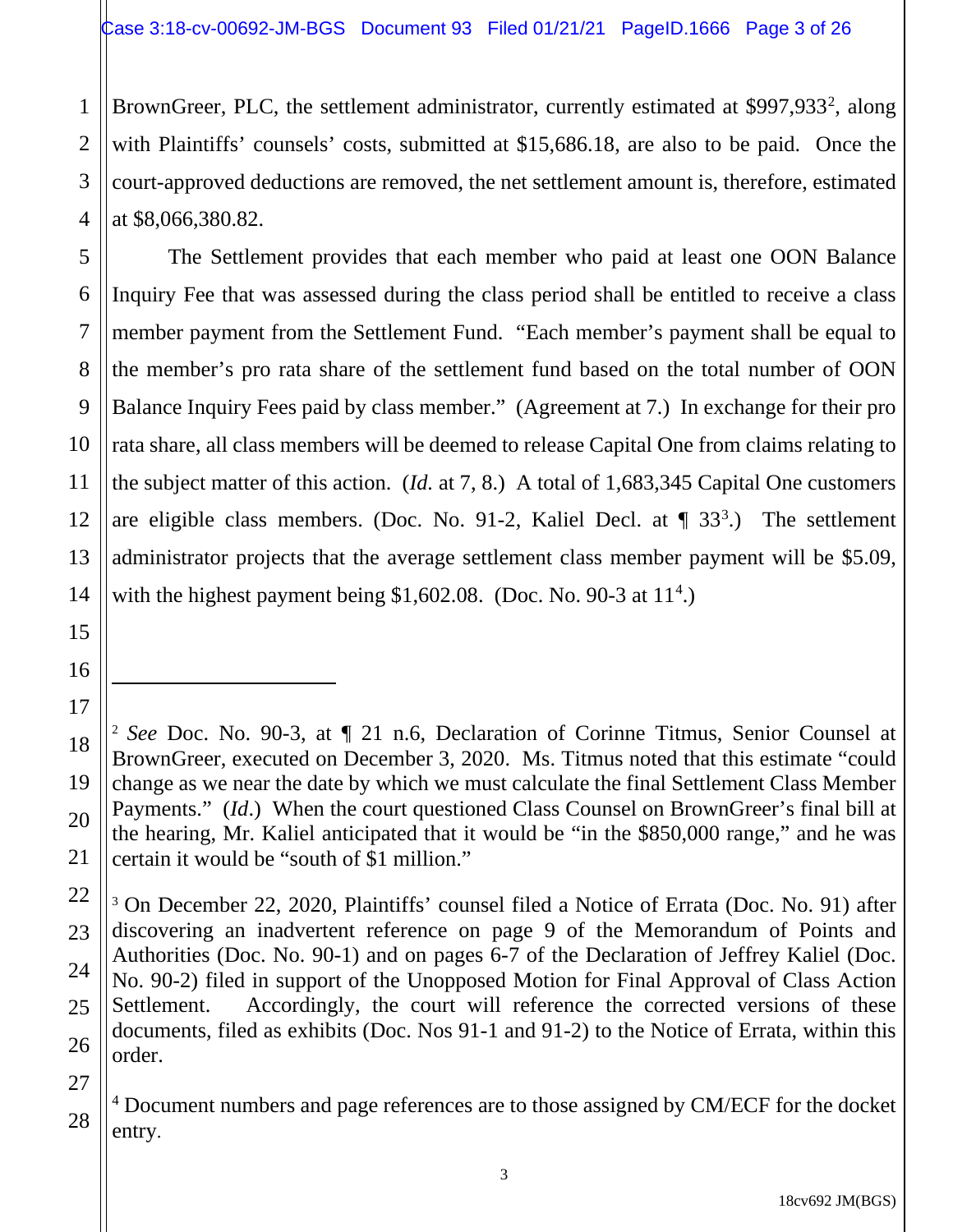4 The separately filed motion for attorneys' fees seeks 30 percent of the class action settlement amount, or \$3,900,000.00, reimbursement of \$15,686.18 in litigation costs and expenses, and for named Plaintiffs Figueroa and Jackson a class representative award of \$10,000 each. (Doc. No. 81.)

On May 8, 2020, Plaintiffs filed an unopposed motion for preliminary approval of the settlement. (Doc. No. 74.) After holding a telephonic hearing on the motion on June 8, 2020, the court granted the motion and preliminarily approved the settlement on June 16, 2020. (Doc. No. 80.) The final approval hearing took place on January 11, 2021. Due to the current pandemic, all counsel appeared telephonically with the doors to the courtroom remaining open to the public including any objectors or other interested persons in this action. A conference call number and access code were also posted on the Settlement website to allow class members to attend remotely. Although a roll call of all participants was not taken, some class members may have attended as additional individuals dialed in to the call. No class members filed objections to the settlement, and 39 members have requested exclusion from the settlement. (*See* Doc. No. 90-3 at 9, 32- 127.)

#### **II. Final Approval of Settlement**

1

2

3

5

6

7

8

9

10

11

12

13

14

15

16

17

18

19

20

21

22

23

24

25

26

27

28

#### **A. Certification of the Settlement Class**

The Settlement here envisions certification of a class of:

All Capital One accountholders in the United States who, within the Class Period, incurred at least one OON Balance Inquiry Fee. Excluded from the Settlement Class is Capital One, its parents, subsidiaries, affiliates, officers and directors; all accountholders who make a timely election to be excluded; and all judges assigned to this litigation and their immediate family members.

(Agreement  $\P$  1.22.) The class period is defined as follows:

- For settlement Class Members whose accounts were established in Louisiana: the period from April 6, 2008 to June 30, 2020;
- For settlement Class Members whose accounts were established in Connecticut, New York, and New Jersey: the period from April 6, 2012 to June 30, 2020;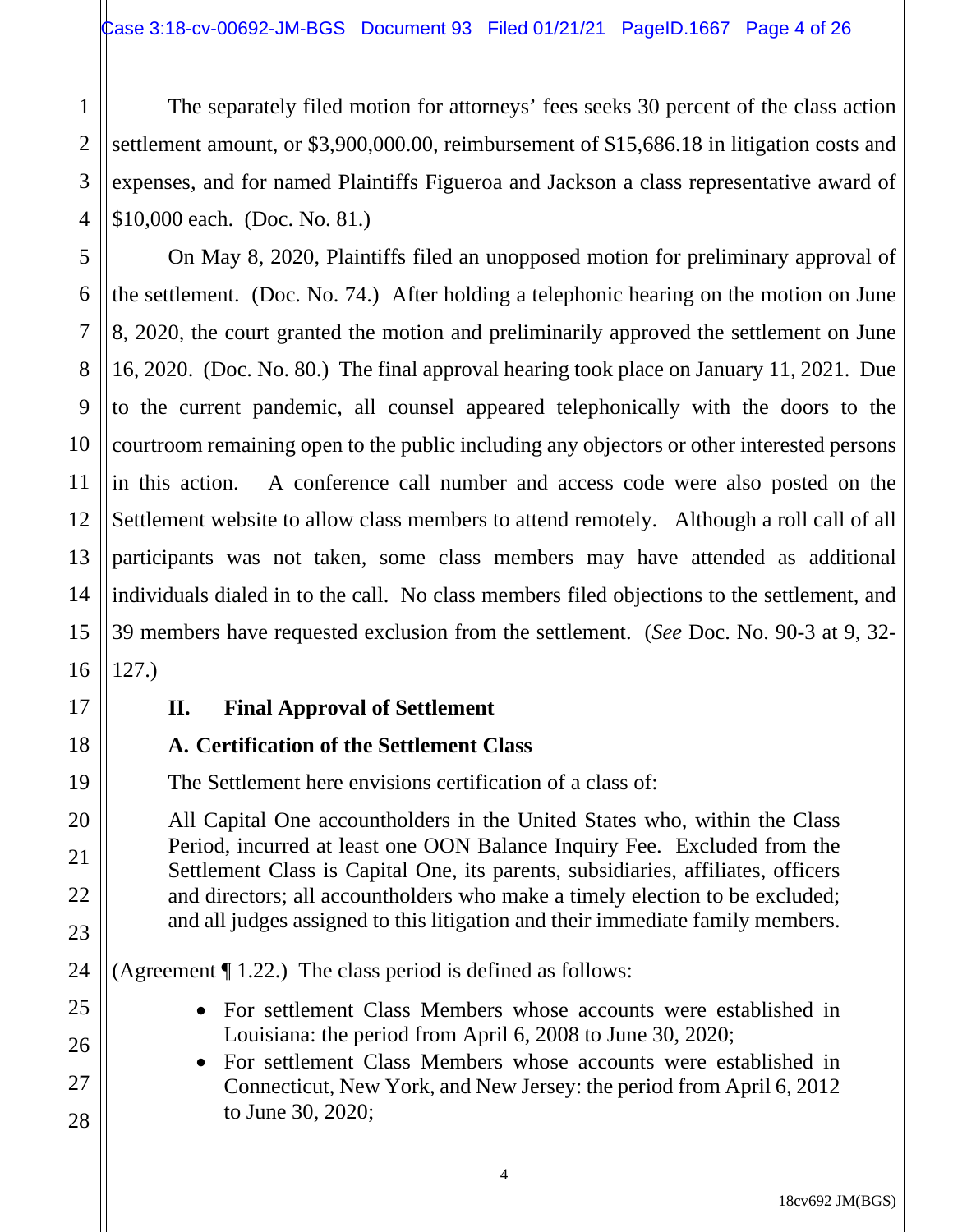- For settlement Class Members whose accounts were established in Virginia: the period from April 3, 2013 to June 30, 2020;
- For settlement Class Members whose accounts were established in Texas: the period from April 6, 2014 to June 30, 2020; and
- For Settlement Class Members whose accounts were established in the District of Columbia, Maryland, and Delaware; the period from April 6, 2015 to June 30, 2020.

(Agreement at  $\P$  1.4.)

1

2

3

4

5

6

7

8

9

10

11

12

13

14

15

16

17

18

19

20

21

22

23

24

Before approving the Settlement, the court's "threshold task is to ascertain whether the proposed settlement class satisfies the requirements of Rule 23(a) of the Federal Rules of Civil Procedure applicable to class actions, namely: (1) numerosity, (2) commonality, (3) typicality, and (4) adequacy of representation." *Hanlon v. Chrysler Corp.,* 150 F.3d 1011, 1019 (9th Cir. 1998), *overruled on other grounds by Wal-Mart Stores, Inc. v. Dukes,*  564 U.S. 338 (2011). In the settlement context, the court "must pay undiluted, even heightened, attention to class certification requirements." *Id.* In addition, the court must determine whether class counsel is adequate (Fed. R. Civ. P. 23(g)), and whether "the action is maintainable under Rule 23(b)(1), (2), or (3)." *In re Mego Fin. Corp. Sec. Litig.*, 213 F.3d 454, 462 (9th Cir. 2000) (quoting *Amchem Prod., Inc., v. Windsor*, 521 U.S. 591, 614 (1997)).

#### **1. Numerosity**

This requirement is satisfied if the class is "so numerous that joinder of all members is impracticable." Fed. R. Civ. P. 23(a)(1). "A class greater than forty members often satisfies this requirement …." *Walker v. Hewlett-Packard Co.,* 295 F.R.D. 472, 482 (S.D. Cal. 2013) (citing *Californians for Disability Rights, Inc. v. Cal. Dep't of Transp.*, 249 F.R.D. 334, 346 (N.D. Cal. 2008). Here, the settlement class consists of 1,683,345 Capital One accountholders, (Doc. No. 91-2 at ¶ 33), and the direct notice campaign reached 1,843,843 (95.9%) of all known class members, related to 1,584,550 (94.3%) of Accounts. Joinder of all these potential plaintiffs would be impracticable. Accordingly, this requirement has been met.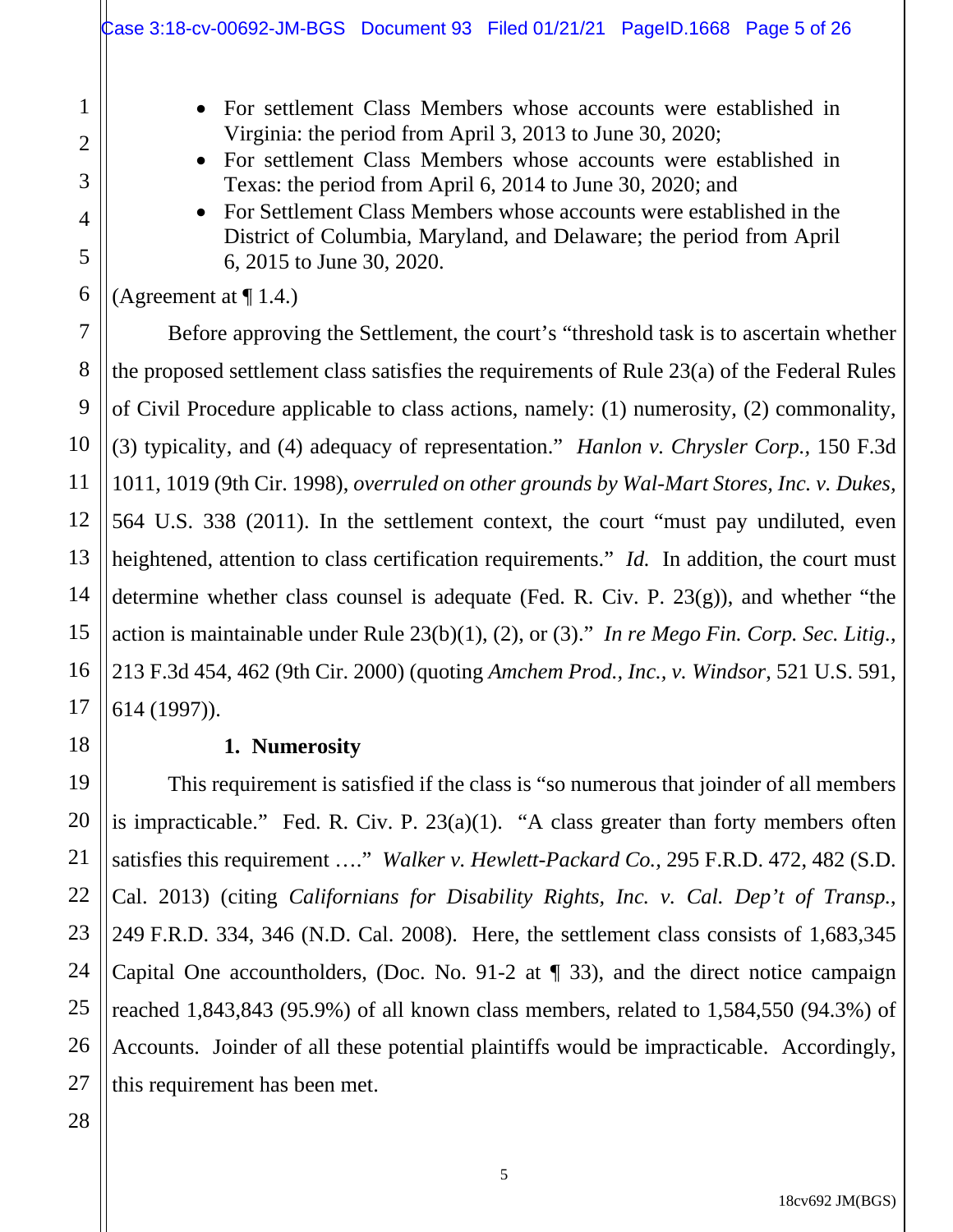#### **2. Commonality**

1

2

3

4

5

6

7

8

9

10

11

12

13

14

15

17

18

19

20

21

22

This requirement is satisfied if "there are questions of law or fact common to the class." Fed. R. Civ. P. 23(a)(2). "To satisfy this commonality requirement, plaintiffs need only point to a single issue common to the class." *Vasquez v. Coast Valley Roofing, Inc.,*  670 F. Supp. 114, 1121 (E.D. Cal. 2009). Here, the commonality requirement is satisfied because the class claims involve common questions of law and fact regarding Defendant's allegedly deceptive assessment of OON Balance Inquiry Fees which purportedly violated Capital One's standardized account agreement, fee schedule and disclosures.

#### **3. Typicality**

16 This requirement is satisfied if "the claims or defenses of the representative parties are typical of the claims or defenses of the class." Fed. R. Civ. P. 23(a)(3). "The test of typicality is whether other members have the same or similar injury, whether the action is based on conduct which is not unique to the named plaintiffs, and whether other class members have been injured by the same course of conduct." *Hanon v. Dataproducts Corp.,* 976 F.2d 497, 508 (9th Cir. 1992) (internal quotation and citation omitted). Here, the typicality requirement is satisfied because the claims of lead Plaintiffs and the class are based on the allegations that Capital One's practices violated the contracts it had entered into with class members. Moreover, the Plaintiffs and the class members are alleged to have suffered the same injuries and will benefit from the relief provided by the settlement. Therefore, for purposes of settlement, Plaintiffs have made an adequate showing of typicality.

#### **4. Adequacy**

23 24 25 26 27 28 The final Rule 23(a) requirement is that "the representative parties will fairly and adequately protect the interests of the class." Fed. R. Civ. P. 23(a)(4). This requires the court address two questions: "(a) do the named plaintiffs and their counsel have any conflicts of interest with other class members and (b) will the named plaintiffs and their counsel prosecute the action vigorously on behalf of the class." *In re Mego*, 213 F.3d at 462. A court certifying a class must consider: "(i) the work counsel has done in identifying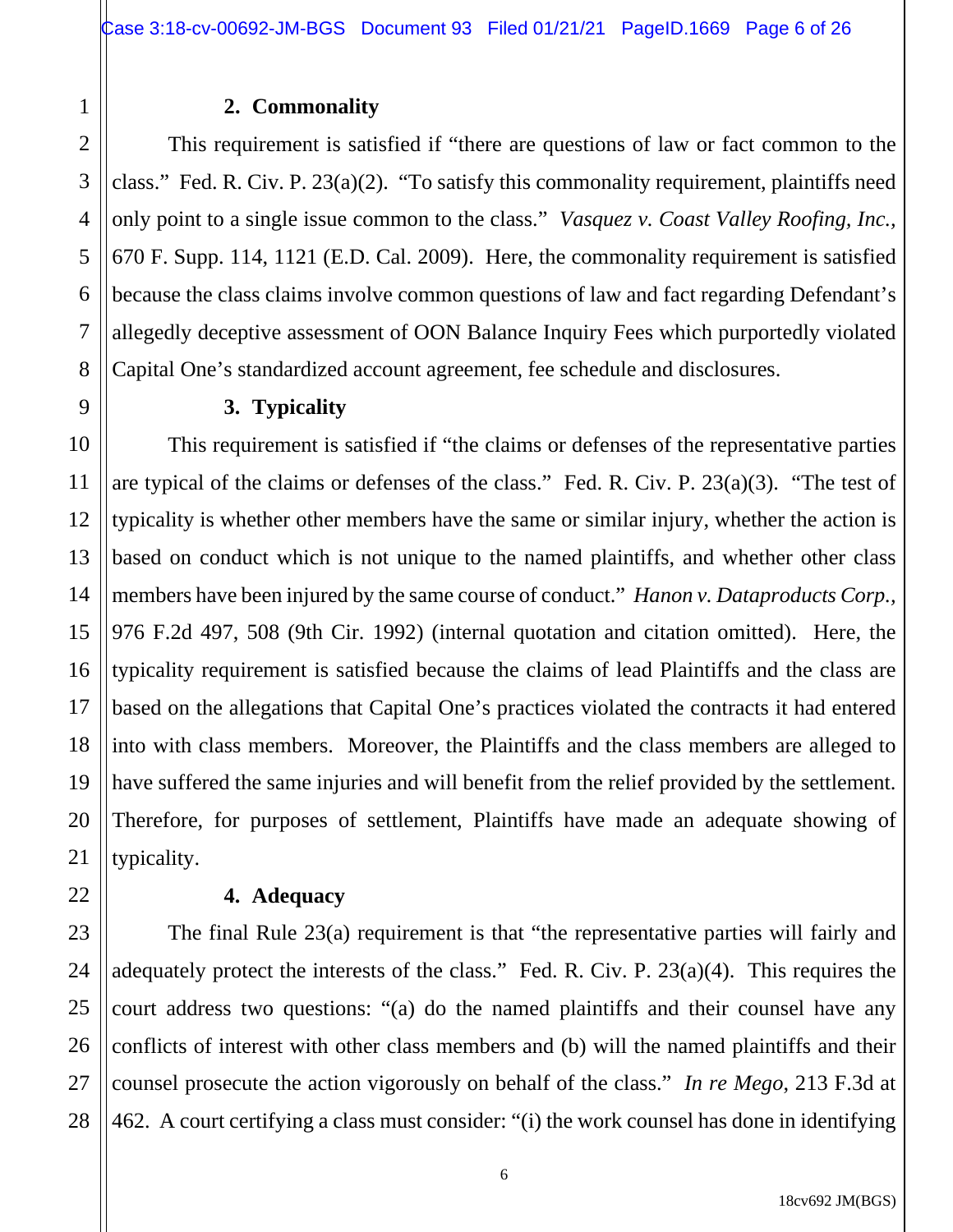4 or investigating potential claims in the action; (ii) counsel's experience in handling class actions; (iii) counsel's knowledge of the applicable law; and (iv) the resources that counsel will commit to representing the class." Fed. R. Civ. P.  $23(g)(1)(A)$ . The court may also consider "any other matter pertinent to counsel's ability to fairly and adequately represent the interests of the class." *Id.* at  $23(g)(1)(B)$ .

Here, there is no obvious conflict between Figueroa's and Jackson's interests and those of the class members. Similarly, the court is unaware of any reason that would warrant changing its earlier determination that Class Counsel can adequately represent the interests of the class. Furthermore, no class member has filed an objection challenging the adequacy of the representative parties. Accordingly, the court finds this element satisfied for the purposes of certification of the settlement class.

1

2

3

5

6

7

8

9

10

11

12

13

14

15

16

17

18

19

20

21

22

23

24

25

26

#### **5. Predominance and Superiority**

"In addition to meeting the conditions imposed by Rule 23(a), the parties seeking class certification must show that the action is maintainable under Fed. R. Civ. P. 23(b)(1), (2) or (3)." *Hanlon*, 150 F.3d at 1022. "Rule  $23(b)(3)$  permits a party to maintain a class action if . . . the court finds that the questions of law or fact common to class members predominate over any questions affecting only individual members, and that a class action is superior to other available methods for fairly and efficiently adjudicating the controversy." *Conn. Ret. Plans & Trust Funds v. Amgen Inc.,* 660 F.3d 1170, 1173 (9th Cir. 2011), *aff'd* 133 S. Ct. 1184 (2013) (citing Fed. R. Civ. P. 23(b)(3)). The "predominance inquiry tests whether proposed classes are sufficiently cohesive to warrant adjudication by representation." *Hanlon,* 150 F.3d at 1022-23 (quoting *Amchem Prods, Inc.*, 521 U.S. at 623). An examination into whether there are "legal or factual questions" that qualify each class member's case as a genuine controversy" is required. *Id.* The superiority inquiry "requires determination of whether the objectives of a particular class action procedure will be achieved in a particular case." *Id.* at 123.

27 28 Here, all of the class members entered into the same or substantially similar agreements with Defendant and each was charged an OON Balance Inquiry Fee that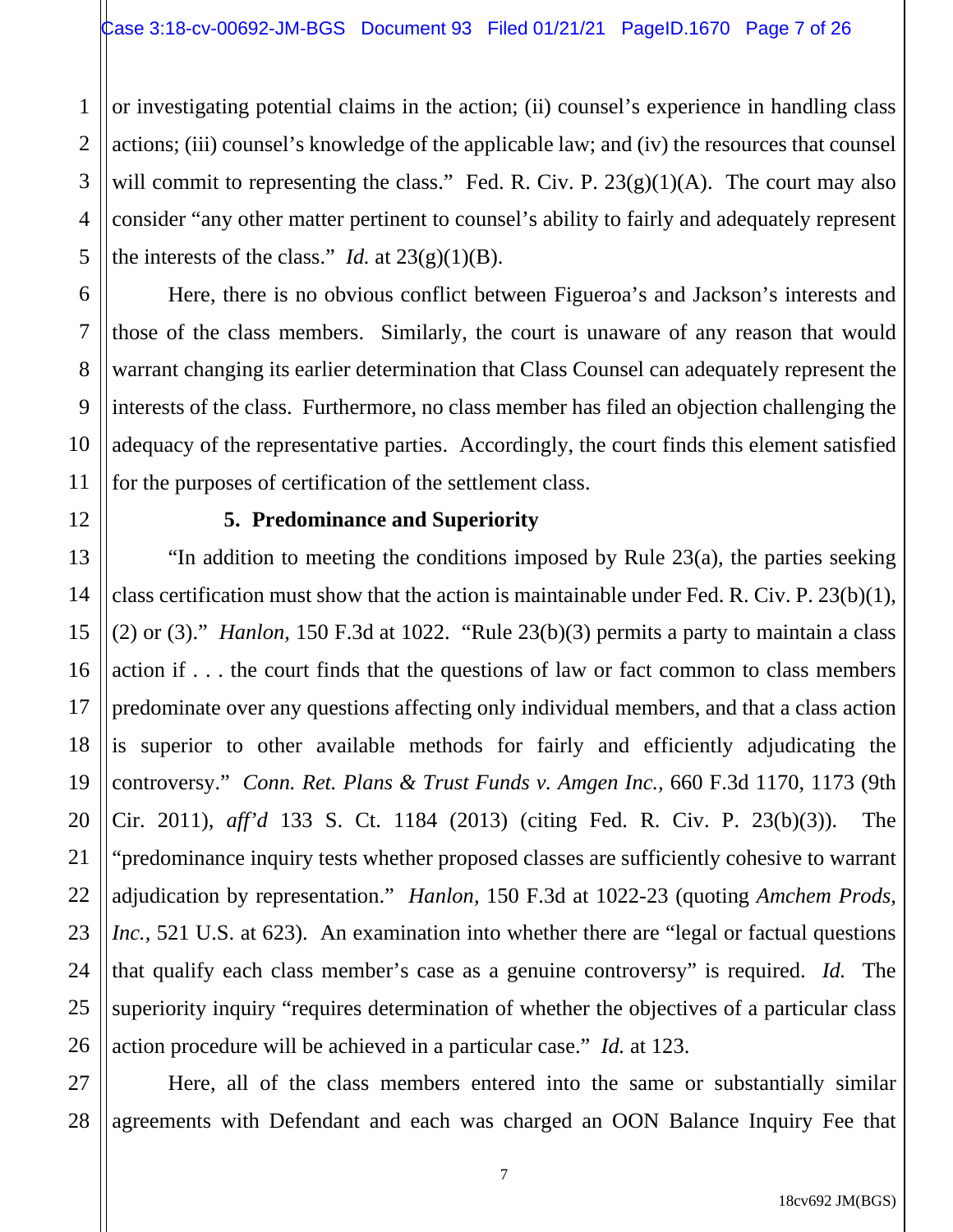1 2 allegedly violated the agreements in question. Thus, although each class member may have paid different cumulative amounts of OON Balance Inquiry Fees over the class period, the class is "sufficiently cohesive to warrant adjudication by representation." *Local Joint Exec. Bd of Culinary/Bartender Trust Fund v. Las Vegas Sands, Inc.* 244 F.3d 1152, 1162 (9th Cir. 2001). Moreover, Capital One's policies have been applied and continue to be applied uniformly to the settlement class. In sum, the legal and factual questions common to each class member's claim predominate over any questions affecting individual class members. The relatively limited potential recovery for the class members as compared with the costs of litigating the claims also support the conclusion that a class action is superior to other methods for adjudicating this controversy.

In accordance with the above, the court conditionally certifies the Rule 23 Class for the purposes of settlement.

#### **B. Legal Standard for Final Approval of Class Settlement**

When a settlement is reached prior to formal class certification, "such agreements must withstand an even higher level of scrutiny for evidence of collusion or other conflicts of interest than is ordinarily required under Rule 23(e) before securing the court's approval as fair." *In re Bluetooth Headset Products. Liab. Litig.*, 654 F.3d 935, 946 (9th Cir. 2011).

Federal Rule of Civil Procedure 23(e) provides that "[t]he claims, issues, or defenses of a certified class may be settled, voluntarily dismissed, or compromised only with the court's approval." Fed. R. Civ. P. 23(e). "Adequate notice is critical to court approval of a class settlement under Rule 23(e)." *Hanlon,* 150 F.3d at 1025. The Rule also "requires the district court to determine whether a proposed settlement is fundamentally fair, adequate and reasonable." *Id.* at 1026. In making this determination, the court is required to "evaluate the fairness of a settlement as a whole, rather than assessing its individual components." *Lane v. Facebook, Inc.*, 696 F.3d 811, 818-19 (9th Cir. 2012). Because a "settlement is the offspring of compromise, the question we address is not whether the final product could be prettier, smarter or snazzier, but whether it is fair, adequate and free from collusion." *Hanlon*, 150 F.3d at 1027.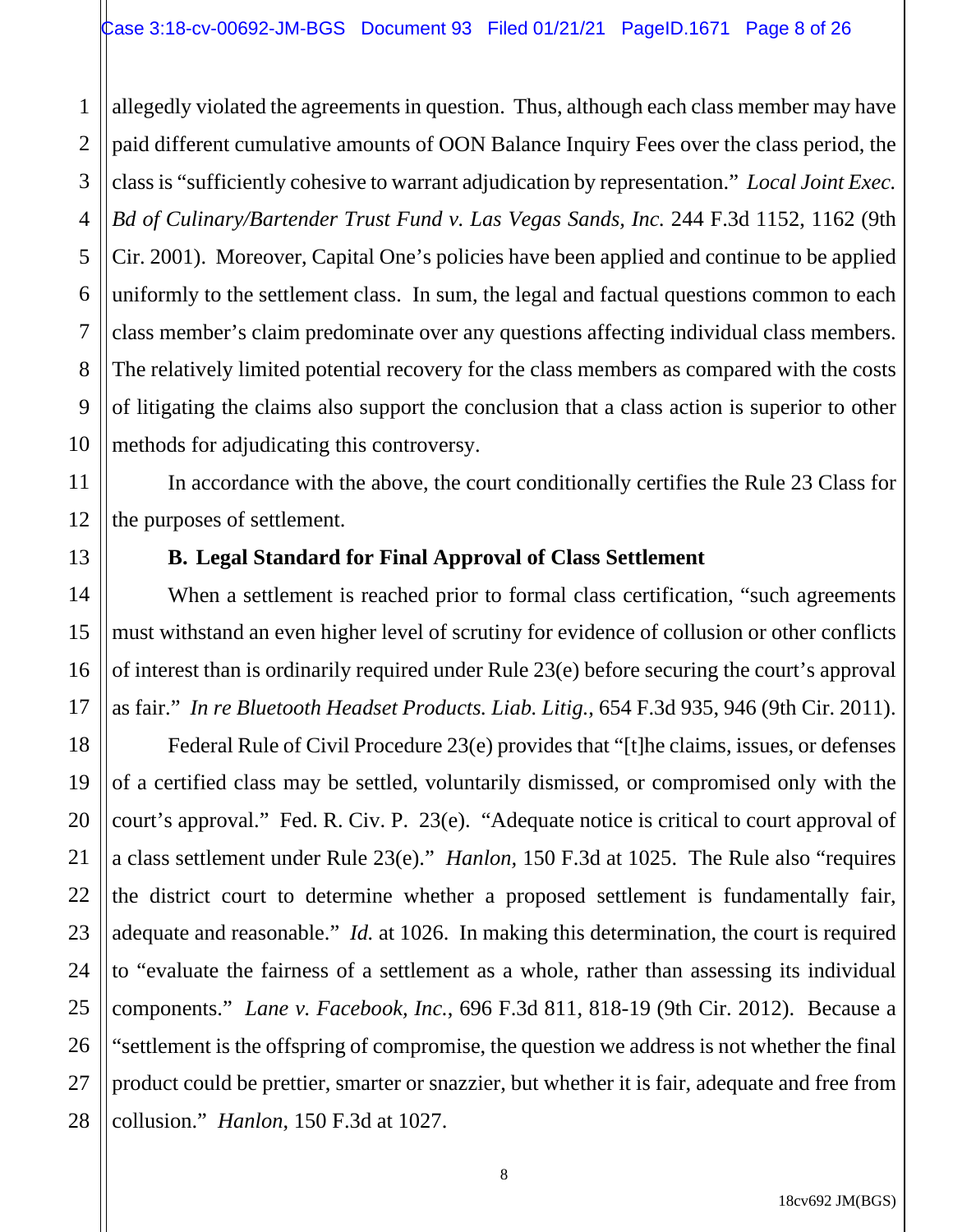|                | Case 3:18-cv-00692-JM-BGS Document 93 Filed 01/21/21 PageID.1672 Page 9 of 26                                                                              |  |  |  |  |  |
|----------------|------------------------------------------------------------------------------------------------------------------------------------------------------------|--|--|--|--|--|
| $\mathbf{1}$   | Traditionally, district courts within the Ninth Circuit balanced several factors when                                                                      |  |  |  |  |  |
| $\overline{2}$ | assessing a settlement proposal, namely:                                                                                                                   |  |  |  |  |  |
| 3              | the strength of the plaintiff's case; the risk, expense, complexity, and likely                                                                            |  |  |  |  |  |
| $\overline{4}$ | duration of further litigation; the risk of maintaining class action status<br>throughout trial; the amount offered in settlement; the extent of discovery |  |  |  |  |  |
| 5              | completed and the stage of the proceedings; the experience and views of                                                                                    |  |  |  |  |  |
| 6              | counsel; the presence of a governmental participant; and the reaction of the<br>class members to the proposed settlement.                                  |  |  |  |  |  |
| $\overline{7}$ | <i>Id.</i> at 1026.                                                                                                                                        |  |  |  |  |  |
| 8              | Rule $23(e)(2)$ of the Federal Rules of Civil Procedure, which was added in 2018,                                                                          |  |  |  |  |  |
| 9              | generally encompasses the list set forth in <i>Hanlon</i> . Factors a court must consider include                                                          |  |  |  |  |  |
| 10             | whether:                                                                                                                                                   |  |  |  |  |  |
| 11             | (A) the class representative and class counsel have adequately represented the                                                                             |  |  |  |  |  |
| 12             | class;<br>(B) the proposal was negotiated at arm's length;                                                                                                 |  |  |  |  |  |
| 13             | (C) the relief provided for the class is adequate, taking into account:                                                                                    |  |  |  |  |  |
| 14             | the costs, risks, and delay of trial and appeal;<br>(i)<br>the effectiveness of any proposed method of distributing relief to the<br>(ii)                  |  |  |  |  |  |
| 15             | class, including the method of processing class-member claims;                                                                                             |  |  |  |  |  |
| 16             | the terms of any proposed award of attorney's fees, including timing<br>(iii)<br>of payment; and                                                           |  |  |  |  |  |
| 17             | (D) the proposal treats class members equitably relative to each other.                                                                                    |  |  |  |  |  |
| 18             | Fed. R. Civ. P. 23(e)(2).                                                                                                                                  |  |  |  |  |  |
| 19             | When reviewing a proposed settlement, the court's primary concern "is the                                                                                  |  |  |  |  |  |
| 20             | protection of those class members, including the named plaintiffs, whose rights may not                                                                    |  |  |  |  |  |
| 21             | have been given due regard by the negotiating parties." Officers for Justice v. Civil Serv.                                                                |  |  |  |  |  |
| 22             | Comm'n of City & Cnty. of S.F., 688 F.2d 615, 624 (9th Cir. 1982). Ultimately, "[i]n most                                                                  |  |  |  |  |  |
| 23             | situations, unless the settlement is clearly inadequate, its acceptance and approval are                                                                   |  |  |  |  |  |
| 24             | preferable to lengthy and expensive litigation with uncertain results." Nat'l Rural                                                                        |  |  |  |  |  |
| 25             | <i>Telecomms. Coop. v. DIRECTV, Inc., 221 F.R.D. 523, 526 (C.D. Cal. 2004).</i>                                                                            |  |  |  |  |  |
| 26             | $/ \! / \! /$                                                                                                                                              |  |  |  |  |  |
| 27             | $\frac{1}{1}$                                                                                                                                              |  |  |  |  |  |
| 28             | $/\!/ /$                                                                                                                                                   |  |  |  |  |  |
|                |                                                                                                                                                            |  |  |  |  |  |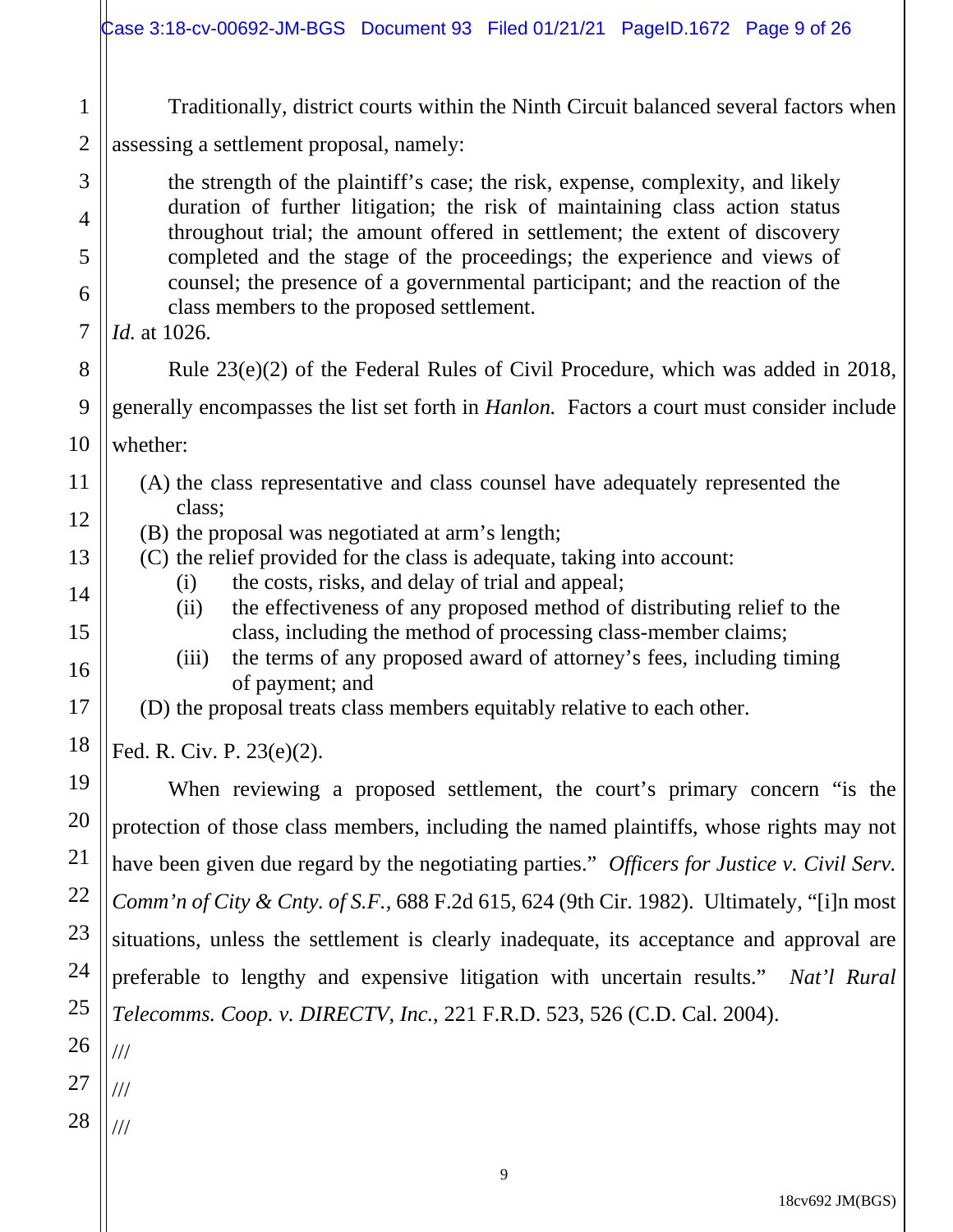**C. Analysis**

#### **1. Adequacy of Notice**

The court approved notice of this class action and proposed settlement in the June 16, 2020 Preliminary Approval Order. The Agreement called for sending the Notice directly to class members through email ("email notice") or, where email was not possible, via U.S. Mail. ("postcard notice"). A detailed notice containing more detail than either the email notice or postcard notice was available on the Settlement website and via U.S. mail upon request. (Doc. No. 90-3 at ¶¶ 8.) The settlement administrator has informed the court that the direct notice campaign reached 1,843,843 (95.9%) of all known settlement class members, related to 1,584,550 (94.3%) of Accounts. (*Id.* ¶ 18.) Of those, 724,713 potential class members were sent email notices and 1,119,130 potential class members were mailed postcard notices. (*Id*.) Additionally, the settlement administrator established a P.O. Box dedicated to the Settlement and has received and processed 133,525 pieces of mail. (*Id*. at 3.) The administrator reports that, to date, the Settlement website, has been visited 39,265 times since it was established on August 12, 2020, and visitors have downloaded documents from the Settlement website a total of 29,408 times. (*Id.* at 4.) Additionally, the toll-free number which opened on August 25, 2020 has received 20,591 calls, totaling 55,200 minutes. (*Id*.)

The Notices advised the class of the terms of the Settlement, of their rights: (1) to participate and to receive their share of the Settlement automatically, without submission of a claim form; (2) to object to the Settlement and to appear at the Final Approval Hearing; (3) to request exclusion from the Settlement; (4) the manner and timing for doing any of these acts; and (5) the date and time set for the Final Approval Hearing. Included on the Notices was adequate information regarding the different class periods. The Notices also displayed the Settlement's website: www.ATMBalanceInquiryFeeSettlement.com and the toll-free number 1-888-716-1219. No class members objected to the Settlement or the adequacy of the Notice. Accordingly, the court determines that the Notice in the case was adequate and satisfied both the requirements of Rule 23 and due process.

1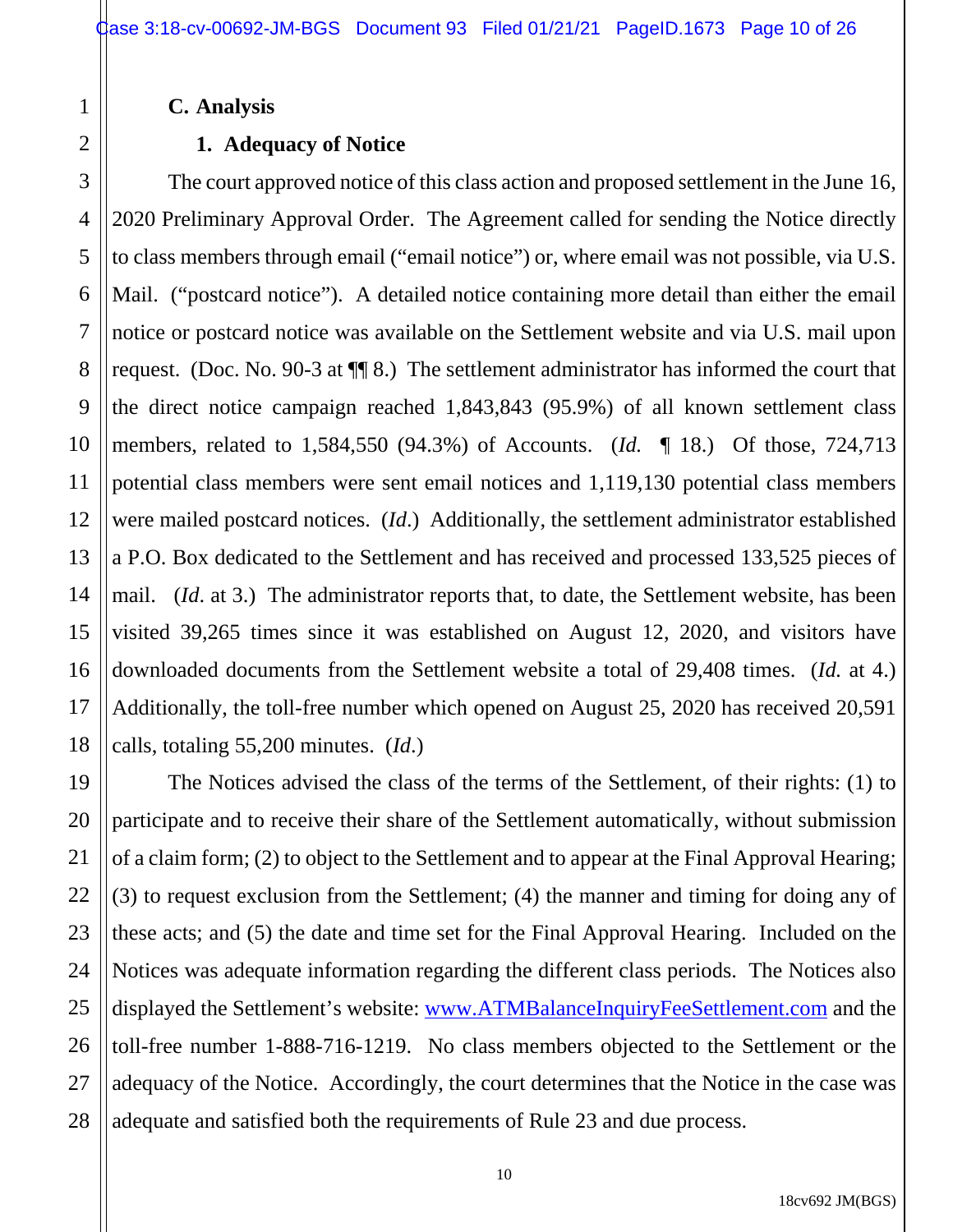3 4 Furthermore, Capital One sent CAFA Notice to the Comptroller of the Currency and the appropriate government officials for all 50 states, the District of Columbia, America Samoa, Guam, Northern Mariana Islands, Puerto Rico, and the Virgin Islands on May 15, 2020. (Doc. No. 90-3 at 5.) The settlement administrator attests that the tracking slips indicate that 55 out of the 57 notices have been delivered and 2 were in transit. (*Id.*) Accordingly, the court determines that the appropriate CAFA notice has been given. *See* 28 U.S.C. § 1715(b) (requiring settling defendants give notice of a proposed class settlement to appropriate state and federal officials).

## **2. Strength of Plaintiffs' Case; Risk of Further Litigation; and Risk of Maintaining Class Action Status**

The preferable nature of settlement over the uncertainties, expense, and length of litigation, means "when assessing the strength of plaintiff's case, the court does not reach any ultimate conclusions regarding the contested issues of fact and the law that underlie the merits of this litigation." *Four in One Co. v. S.K. Foods, L.P.,* No. 2:08-CV-3017 KJM EFB, 2014 WL 4078238, at \*7 (E.D. Cal. Aug. 14, 2014) (internal quotations omitted). Similarly, "a proposed settlement is not to be judged against a speculative measure of what might have been awarded in a judgment in favor of the class." *Nat'l Rural Telecomms. Coop,* 221 F.R.D. at 526.

Here, the Settlement was reached just short of two years after this case was filed and involved disputed legal claims and issues. The inherent risk of further litigation is known to all involved. Proceeding with the case presents very real risks regarding class certification, renewed summary judgment, *Daubert* and *in limine* motions, proving the necessary damages at trial, and a possible unfavorable decision on the merits. *See Fernandez v. Victoria Secret Stores, LLC,* No. CV 06-04149 MMM (SHx), 2008 WL 81508566, at \*6 (C.D. Cal. July 21, 2008) ("Because both parties face extended, expensive future litigation, and because both faced the very real possibility that they would not prevail, this factor supports approval of the settlement.") While Plaintiffs believe in the merits of their case, Defendant presents defenses to class liability and damages

1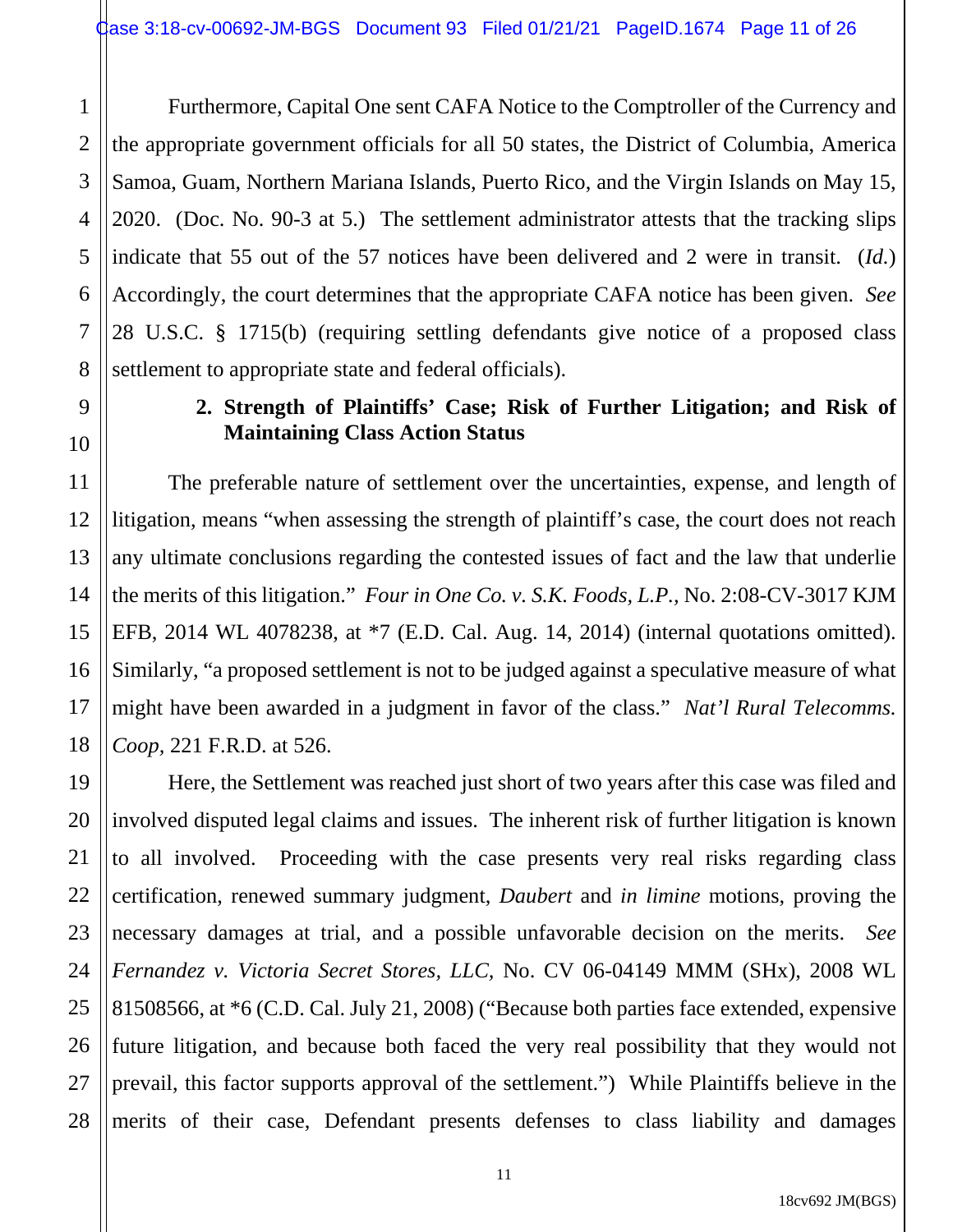2 determinations, and there is no guarantee Plaintiffs will prevail. The court finds these risks weigh in favor of settlement.

1

3

4

5

6

7

8

9

10

11

21

### **3. The Amount Offered in Settlement**

"Basic to [the process of deciding whether a proposed settlement is fair, reasonable and adequate]  $* * *$  is the need to compare the terms of the compromise with the likely rewards of litigation." *In re TD Ameritrade Accountholder Litig.*, 226 F.R.D. 418, 422 (N.D. Cal. 2009) (quoting *Protective Comm. for Indep. Stockholders of TMT Trailer Ferry Inc. v. Anderson*, 3980 U.S. 414, 424-25 (1968)). "The fact that a proposed settlement may only amount to a fraction of the potential does not, in and of itself, mean that the proposed settlement is grossly inadequate and should be disapproved." *Linney v. Cellular Alaska P'ship,* 151 F.3d 1234, 1242 (9th Cir. 1998) (citation omitted).

12 13 14 15 16 17 18 19 20 22 23 Here, the Settlement authorizes a recovery of \$13,000,000.00, less court-awarded fees and expenses, and the costs of administering the Settlement. The Settlement will be distributed on a *pro rata* basis. Class Counsel maintains that this \$13,000,000 figure represents approximately 33% of total damages. (Doc. No. 91-1 at 14.) In the order granting preliminary approval, the following footnote was included: "[t]he court anticipates that an explanation of how class counsel calculated the most likely recoverable damages will accompany Plaintiffs' motion for Final Approval of the Settlement. (Doc. No. 80 at 10 n. 4.). Plaintiffs now explain, that at Plaintiffs' request, Capital One undertook an extensive analysis to determine damages for the fees charged in Louisiana, Connecticut, New York, New Jersey, Virginia, Texas, Maryland, Delaware, and the District of Columbia during the relevant Class Periods. From this analysis, the parties estimated total damages to be approximately \$39 million. (Doc. No. 91-1 at 14.)

24 25 26 27 28 Assuming the court grants the full fees, costs and awards requested, on average class members will receive approximately \$5.09 each. (Doc. No. 90-3 at 11.) The maximum award any class member will receive is \$1,602.08. (*Id.*) Counsel tout these monetary benefits as significant, given that each fee charged was only \$2-\$2.50. Under the terms of the Settlement, Capital One has also agreed to change its disclosures which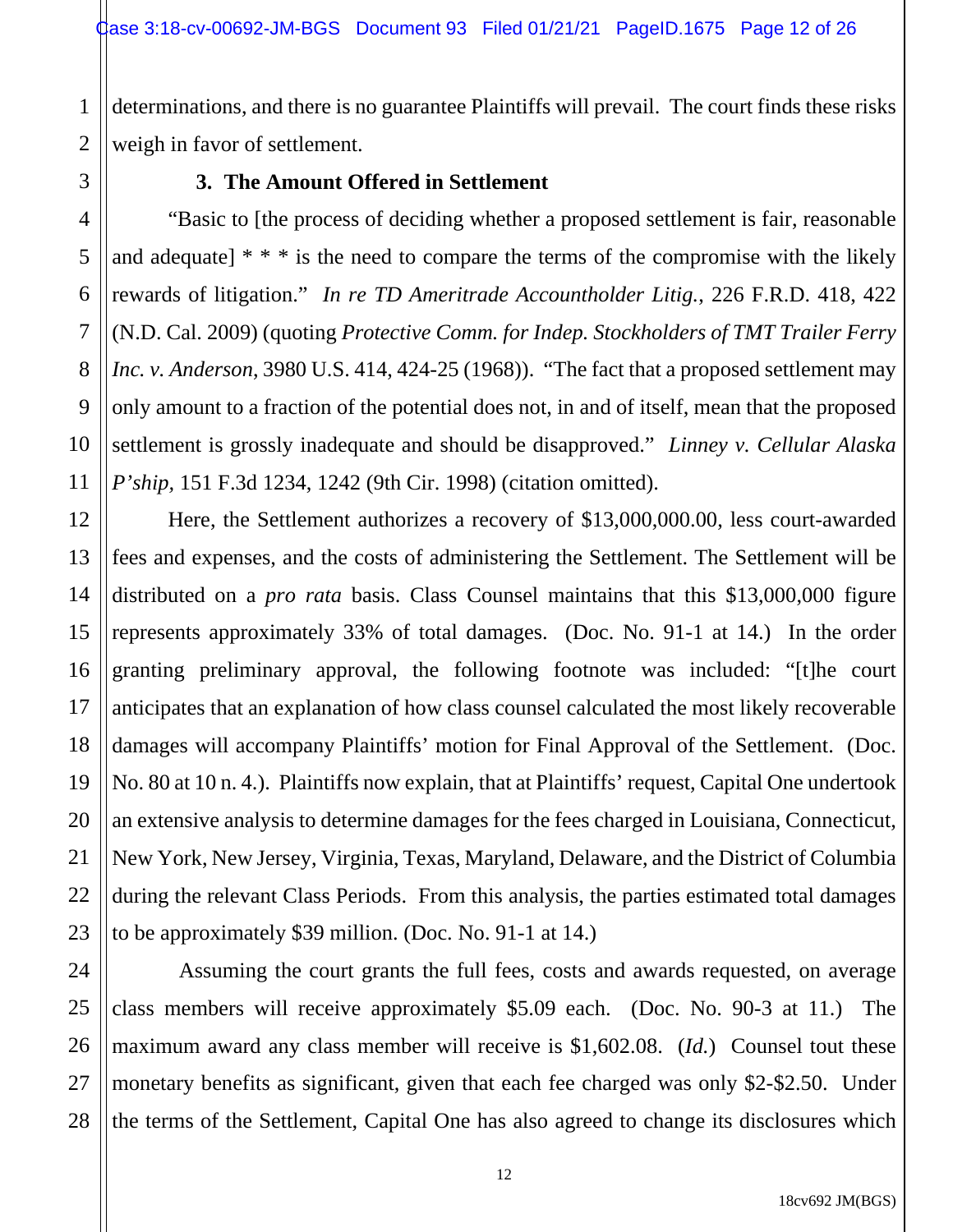will purportedly result in additional savings for the Class and other customers "who will now participate in a more free and more fair marketplace for banking services." (Doc. No. 91-1 at 15.) Further, Capital One bore the burden of performing significant data analysis work, thereby greatly reducing notice and administration costs.

In light of the risks associated with continuing this litigation, the court finds the proposed payouts to be fair, reasonable and adequate and the total to be in favor of approval of the settlement. The relief is also adequate under Rule 23(e)(2) considering the effectiveness of the method of distributing the funds directly to the class members' bank accounts or via check without the requirement for a claims process, the non-revisionary nature of the Settlement, the terms of the proposed award of attorneys' fees, and the fact that any delay of trial and appeal may result in zero recovery.

1

2

3

4

5

6

7

8

9

10

11

12

13

14

15

16

17

#### **4. Extent of Discovery and Stage of Proceedings**

A court should focus on whether the "parties have sufficient information to make an informed decision about settlement." *In re Mego Fin. Corp. Sec. Litig.*, 213 F.3d at 459 (quoting *Linney,* 151 F.3d at 1239). *See also Onitverso v. Zamora*, 303 F.R.D. 356, 371 (E.D. Cal. 2014) ("A settlement that occurs in an advanced stage of the proceedings indicates the parties carefully investigated the claims before reaching a resolution.").

18 19 20 21 22 23 24 25 26 Here, the parties have litigated this case for almost two years, with Plaintiffs filing an original complaint, First Amended Complaint, and a motion for partial summary judgment. Both parties have been engaged in formal and informal discovery and document exchange, Class Counsel conducted two depositions of Capital One's corporate representatives and both Plaintiffs were deposed. The parties also engaged in a full day formal mediation session with a neutral third party. Thus, the court is comfortable concluding that the parties have "sufficient information to make an informed decision about settlement." *Linney,* 151 F.3d at 1239. Accordingly, this factor weighs in favor of approval of the settlement.

27 ///

28 ///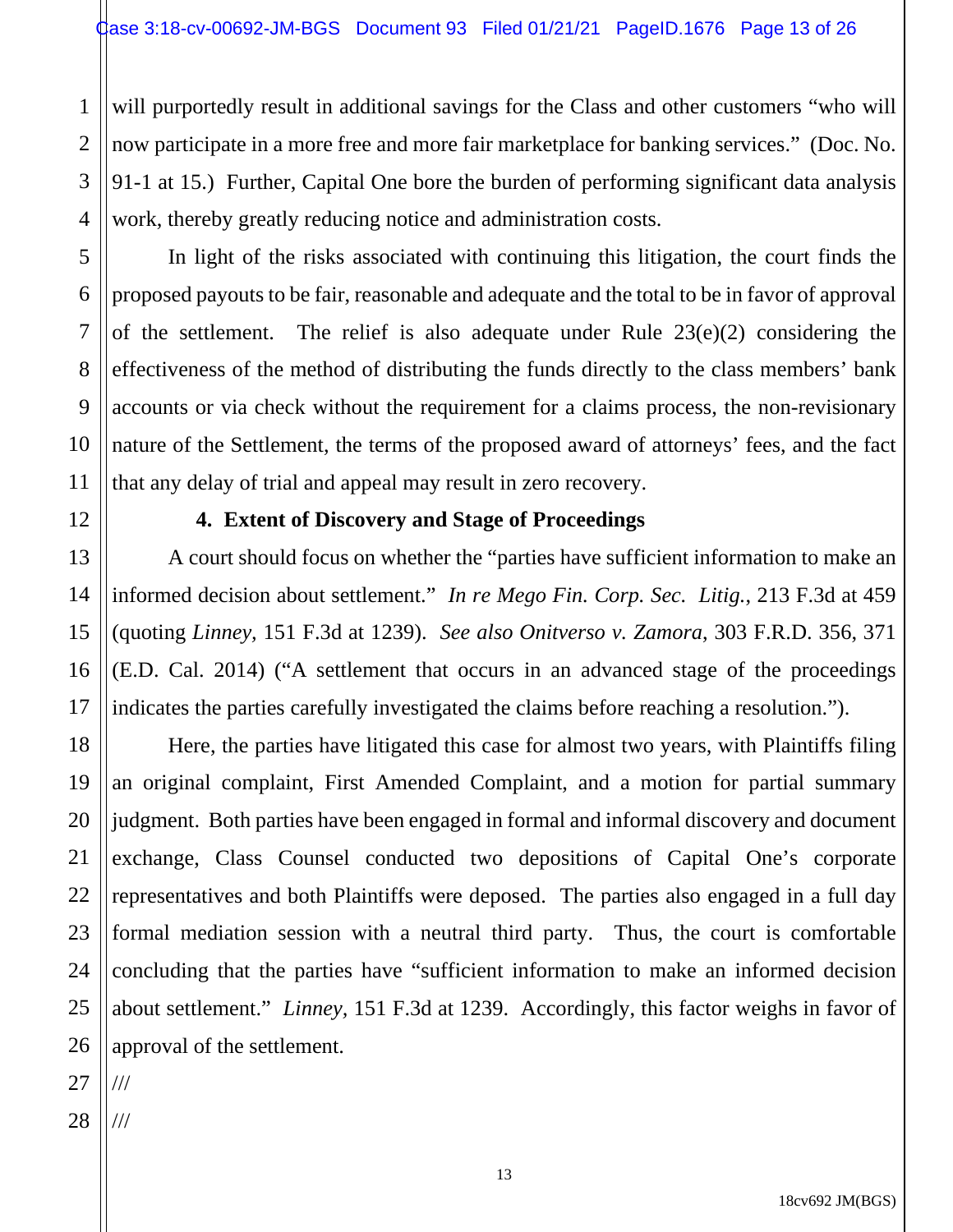#### **5. Experience of Counsel**

4 6 9 10 12 13 14 "The recommendations of plaintiffs' counsel should be given a presumption of reasonableness." *In re Omnivision Technologies, Inc.*, 559 F. Supp. 2d 1036, 1043 (N.D. Cal. 2008) (citing *Boyd v. Bechtel Corp.,* 485 F. Supp. 610, 622 (N.D. Cal. 1979)). Here, Class Counsel has provided a declaration detailing their experience in prosecuting class actions. Class Counsel declares that continued litigation would be difficult, expensive and time consuming, the settlement provides immediate benefits to the class, outweighs the gamble of continued litigation, and is the best vehicle for the class to receive the relief to which they are entitled in a prompt and efficient manner. (Doc. No. 91-2 at  $\P$  29, 30.) Mr. Kaliel attests that "the \$13 million Settlement Amount and the significant savings related to the practice changes are fair and reasonable in light of Capital One's defenses, and the challenges and unpredictable path of litigation Plaintiffs would have faced absent settlement." (*Id.* at  $\P$  32.) In light of the foregoing, and according proper weight to the judgment of counsel, the court finds this factor weighs in favor of the settlement.

15

17

18

19

21

22

1

2

3

5

7

8

11

#### **6. Reaction of Class Members**

16 20 "It is established that the absence of a large number of objections to a proposed class action settlement raises a strong presumption that the terms of a proposed class settlement are favorable to the class members." *Nat'l Rural Telecomm. Coop., Inc.,* 221 F.R.D. at 529 (citations omitted). Here, 39 class members have opted out of the class<sup>5</sup> and no objections to the settlement have been received. *Id.* (the absence of a single objection "is compelling evidence that the Proposed Settlement is fair, just, reasonable, and adequate.") Accordingly, the court finds this factor weighs in favor of settlement.

23 ///

24 ///

25

<sup>27</sup> 28 <sup>5</sup> Although only one opt out request has complied with the procedures set forth in the Preliminary Approval Order, the parties have agreed that all requests to opt out will be deemed valid. (Doc. No. 91-1, at 7 n.2).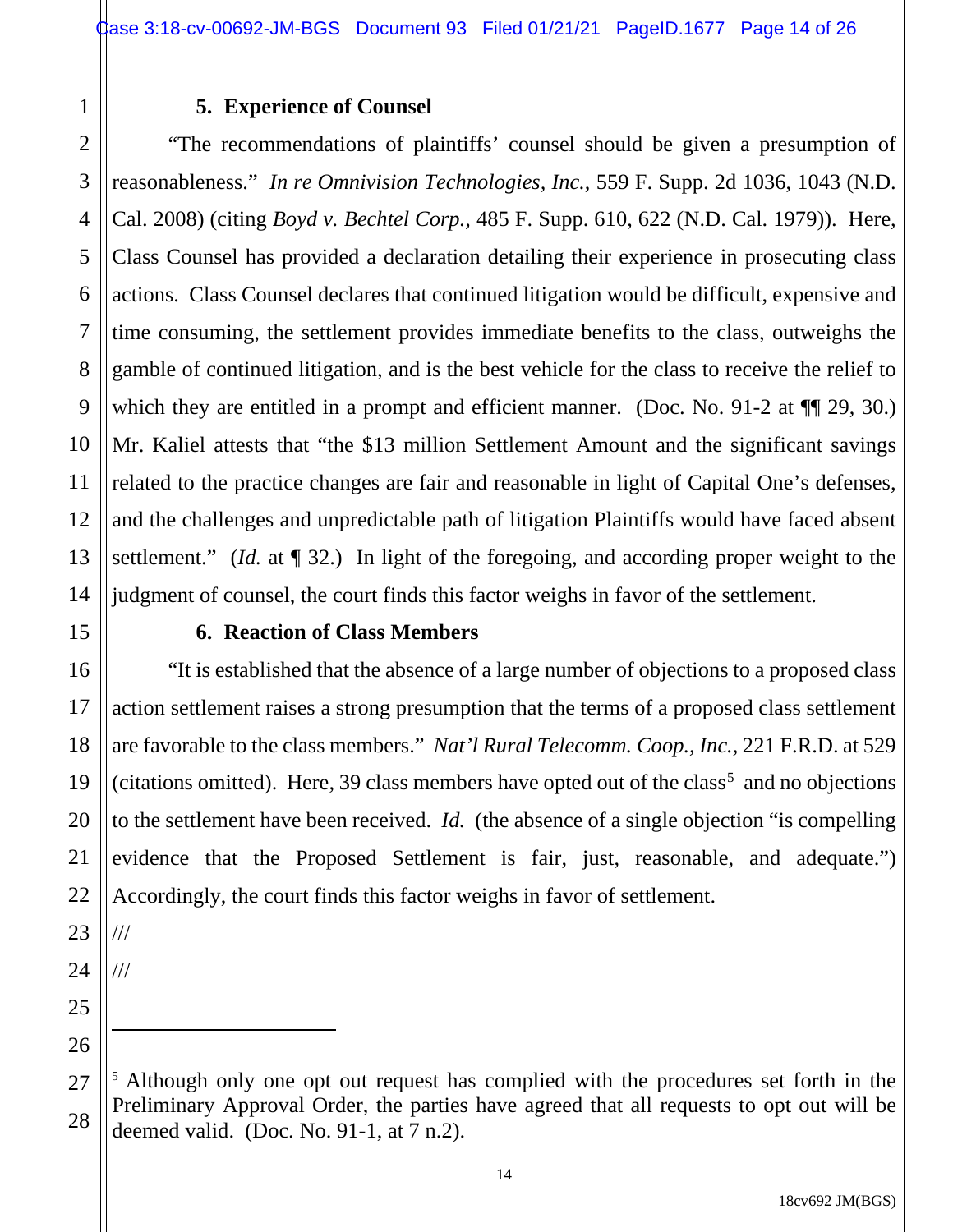#### **7. Other Factors**

In looking at the fairness of the Settlement, the court considers two additional factors: the process by which the settlement was reached and the involvement of the named plaintiffs in the process. *See Young v. Polo Retail, LLC,* No. C-02-4546 VRW, 2007 WL 951821, \*3 (N.D. Cal. Mar. 28, 2007) (adding factors "(9) the procedure by which the settlements were arrived at, see MANUAL FOR COMPLEX LITITGATION (FOURTH) § 21.6 (2004), and (10) the role taken by the plaintiff in that process."). Here, the parties reached agreement after attending a full day mediation before a neutral third party. Thus, the court can put "a good deal of stock in the product of an arms-length, non-collusive negotiated resolution." *Rodriquez v. West Publishing Group,* 563 F.3d 948, 965 (9th Cir. 2009). *See also Todd v. STARR Surgical Co.*, No. CV 14-5263 MWF (GJSx), 2017 WL 4877417, at \*2 (C.D. Cal. Oct. 24, 2017) ("The assistance of an experienced mediator in the settlement process confirms that the settlement is non-collusive.") (internal citation omitted).

Class Counsel also declares that Plaintiffs have provided assistance throughout this litigation, have expended hours in advancing this litigation and conferred with Class Counsel on numerous occasions and, although neither Plaintiff personally attended the mediations, they were available by phone, and presumably reviewed the finalized settlement before signing it. Further, there is no evidence of preferential treatment for certain class members because final approval is not contingent upon the court's determination of the class representative incentive awards. Accordingly, the court finds these factors weigh in favor of settlement.

#### **8. Balancing of the Factors**

"Ultimately, the district court's determination is nothing more than an amalgam of delicate balancing, gross approximations and rough justice." *Officers for Justice*, 688 F.2d at 625 (citation omitted). "[I]t must not be overlooked that voluntary conciliation and settlement are the preferred means of dispute resolution. This is especially true in complex class action litigation." *Id.* Having considered the relevant factors, the court finds they all

1

2

3

4

5

6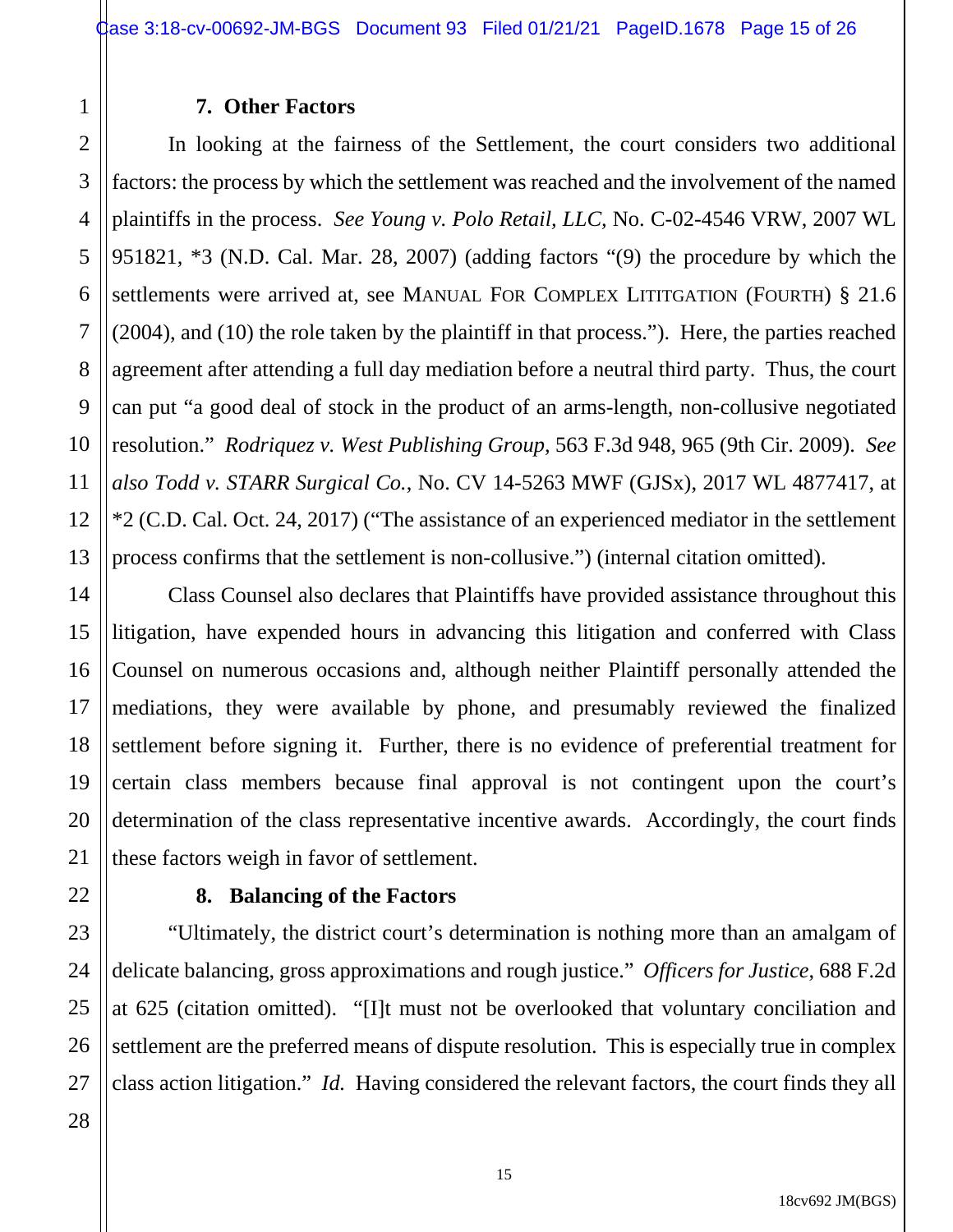weigh heavily in favor of settlement of the Rule 23 Class claim. Consequently, the court finds the settlement fundamentally fair, adequate, and reasonable.

**III. Motion for Attorneys' Fees, Cost and Representative Payments**

#### **A. Attorneys' Fees**

In *In re Mercury Interactive Corp. Sec. Litig.*, 618 F.3d. 988, 993-94, (9th Cir. 2010), the Ninth Circuit held that the "plain text of Fed. R. Civ. P. 23(h) requires that any class member be allowed an opportunity to object to the fee 'motion' itself, not merely to the preliminary notice that such a motion will be filed.'" Plaintiffs timely filed their fee motion on August 25, 2020, and no class member has filed an objection to the request in the time allotted to file objections.

"In a certified class action, the court may award reasonable attorney's fees and nontaxable costs that are authorized by law or by the parties' agreement." Fed. R. Civ. P. 23(h). However, "courts have an independent obligation to ensure that the award, like the settlement itself, is reasonable, even if the parties have already agreed to the amount." *In re Bluetooth Headset Products Liab. Litig.*, 654 F.3d at 946. That Defendant has agreed in the settlement not to oppose Counsel's request for \$3,900,000 "does not detract from the need carefully to scrutinize the fee award." *Staton v. Boeing*, 327 F.3d 938, 964 (9th Cir. 2003).

In a diversity action under CAFA, federal courts apply state law when determining both the right to fees and the method of calculating them. *See Vizcaino v. Microsoft Corp.*, 290 F.3d 1043, 1047 (9th Cir. 2002); *Mangold v. Cal. Pub. Utilities Comm'n*, 67 F.3d 1470, 1478 (9th Cir. 1995) ("Existing Ninth Circuit precedent has applied state law in determining not only the right to fees, but also in the method of calculating fees."). Following the California Supreme Court's decision in *Lafitte v. Robert Half Int'l Inc.*, 1 Cal. 5th 480 (2016), courts may either use the lodestar approach or "may determine the amount of reasonable fees by choosing an appropriate percentage of the fund created." *Lafitte,* 1 Cal. 5th at 503-06. In discerning an appropriate percentage in a common fund case, the California Supreme Court suggested considering the risks and potential value of

1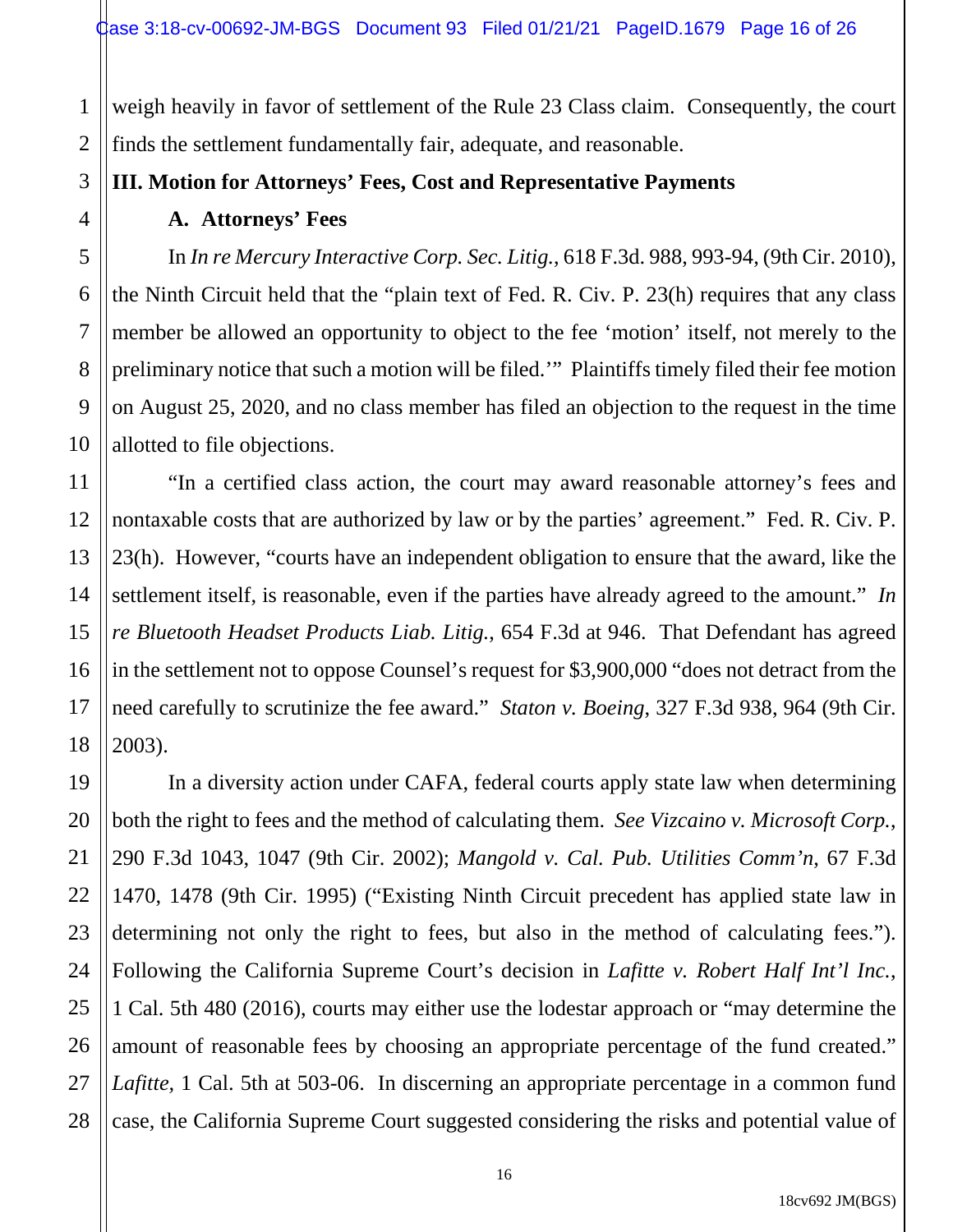1 2 3 4 5 6 7 the litigation, the contingency, novelty, and difficulty of the litigation, the skills shown by counsel, and a lodestar cross-check. *Id.* at 495, 503-06. Although the court recognized the Ninth Circuit's 25 percent benchmark in common fund cases, it did not adopt this touchstone.<sup>6</sup> Generally, "California courts routinely award attorneys' fees of one-third of the common fund." *Beaver v. Tarsadia Hotels*, No. 11-CV-01842-GPC-KSC, 2017 WL 4310707, at \*9 (S.D. Cal. Sept. 28, 2017) (approving a fee award of one-third of the \$15,150,000 settlement fund in a class action settlement).

8 9 10 12 13 14 Here, Class Counsel submit that awarding \$3,900,000.00 or 30 percent of the settlement fund is fair and reasonable in light of the substantial hours expended, the discovery conducted, preparation and attendance at one mediation, the litigation risks associated with proceeding, the novel nature of the liability, the complex nature of the case, the contingent nature of the fee, Class Counsel's experience, and the benefit that has been conferred on the class. (Doc. No. 81-1 at 8-9.) The court is persuaded that the requested fees are reasonable.

11

15

16

17

18

19

20

As the court has acknowledged above, the settlement amount of \$13,000,000 confers substantial benefits upon the Settlement Class, particularly in light of the risks associated with continuing this litigation to trial and weighs in favor of the fee amount. The litigation as a whole involves some novel legal issues involving OON Balance Inquiry Fees, coupled

<sup>21</sup> 22 23 24 25 26 27 28 <sup>6</sup> When employing their discretion and utilizing the percentage-of-recovery method, federal "courts typically calculate 25% of the [common settlement] fund as the 'benchmark' for a reasonable fee award." *In re Bluetooth Headset Products Liab. Litig.*, 654 F.3d at 942. In assessing the reasonableness of the award in common fund percentage award cases, the Ninth Circuit has provided a non-exhaustive list of factors to be used, including "the extent to which class counsel achieved exceptional results for the class, whether the case was risky for class counsel, whether counsel's performance generated benefits beyond the cash settlement fund, the market rate for the particular field of law (in some circumstances), the burdens class counsel experienced while litigating the case (e.g. cost, duration, foregoing other work), and whether the case was handled on a contingency basis." *In re Online DVD-Rental Antitrust Litig*., 779 F.3d 934, 954-55 (9th Cir. 2015).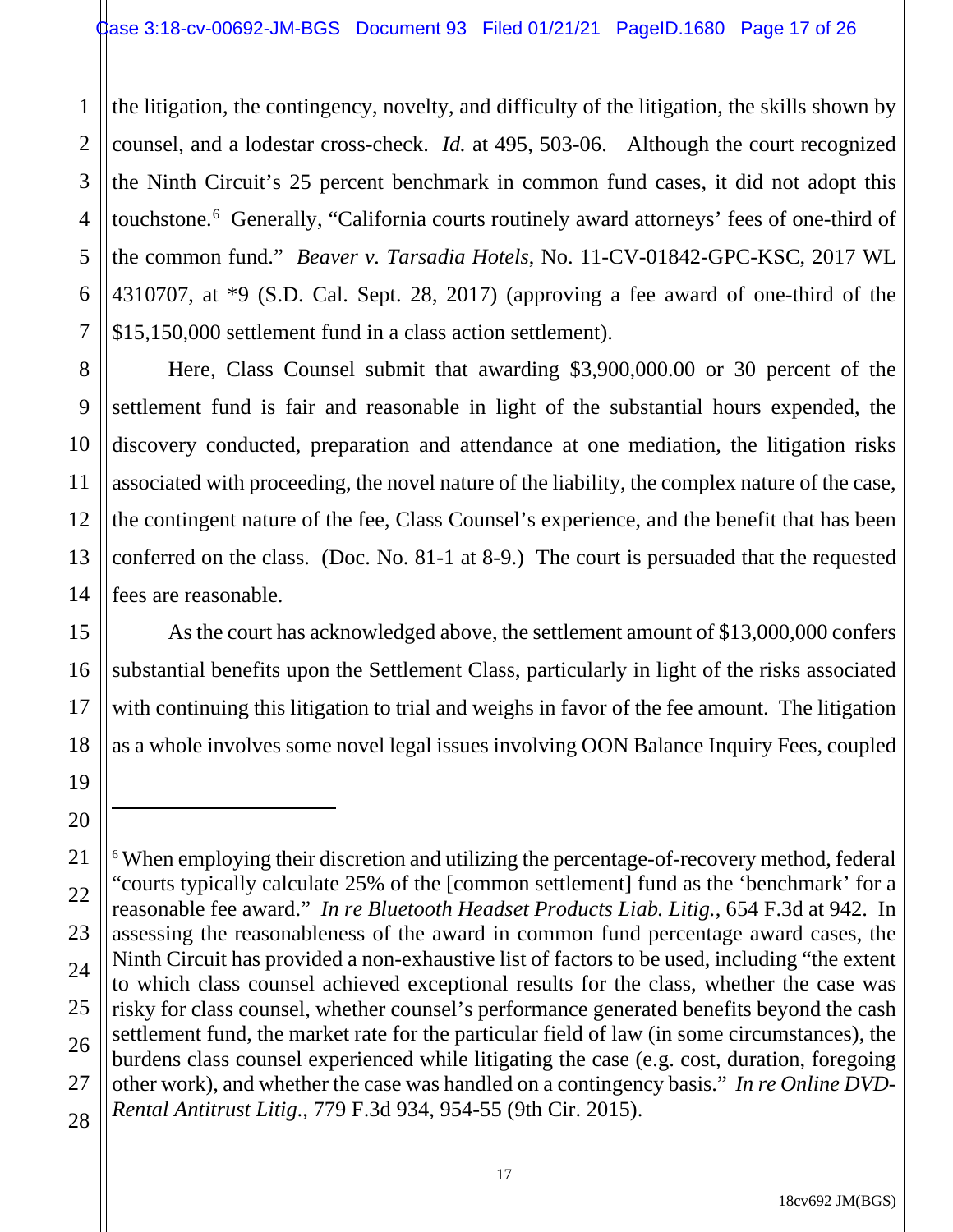1 2 3 4 5 6 7 8 9 10 11 12 13 14 15 16 17 18 19 20 with some standard theories surrounding breach of contract and UCL claims. *See In re Heritage Bond Litig.,* 2005 WL 1594403, at \*20 (C.D. Cal. June 10, 2005) ("the novelty, difficulty and complexity of the issues involved are significant factors in determining a fee award.") The experience of Class Counsel in litigating class actions of this type also supports the request. Class Counsel took this case on a contingency fee basis and assumed the contingent risk of non-payment which weighs in favor of the award. *See In re Quantum Health Res., Inc. Sec. Litig.,* 962 F. Supp. 1254, 1257 (C.D. Cal. 1997) ("Because payment is contingent upon receiving a favorable result for the class, an attorney should be compensated both for services rendered and for the risk of loss or nonpayment assumed by accepting and prosecuting the case.") Moreover, the reaction of the class to the settlement supports the fee application as no class member has objected and only 39 out of over 1.6 million class members request exclusion. *See In re Heritage Bond,* 2005 WL 1594403, at \*21 ("The existence or absence of objectors to the attorneys' fee award is a factor in determining the appropriate fee award") (citation omitted). The fact that the Settlement has been reached relatively early should not detract from the success achieved, especially in light of Counsel's successful defense of the partial summary judgment motion brought on Plaintiffs' breach of contract claim. Finally, Plaintiffs point to Capital One's adoption of industry-leading disclosures on OON Fees and the performance of significant data analysis work Capital One performed that significantly reduced notice and administration costs to bolster their fee request. (Doc. No. 81-1 at 17-19.)

Class Counsel have submitted a lodestar calculation with their request. (Doc. No. 81-1 at 24-27.) Class Counsel declare a total of 1,794.2 hours have been worked on this case and estimate an additional 70 hours of work will occur before this case is closed.7 The

21

22

23

24

<sup>26</sup> 27 28 <sup>7</sup> This additional 70 hours is for final approval, settlement execution, distribution of common fund and includes: "prepare motion for final approval, and all supporting declarations, respond to objections, respond to class member inquiries, prepare for and attend final approval hearing, work with settlement administrator to ensure proper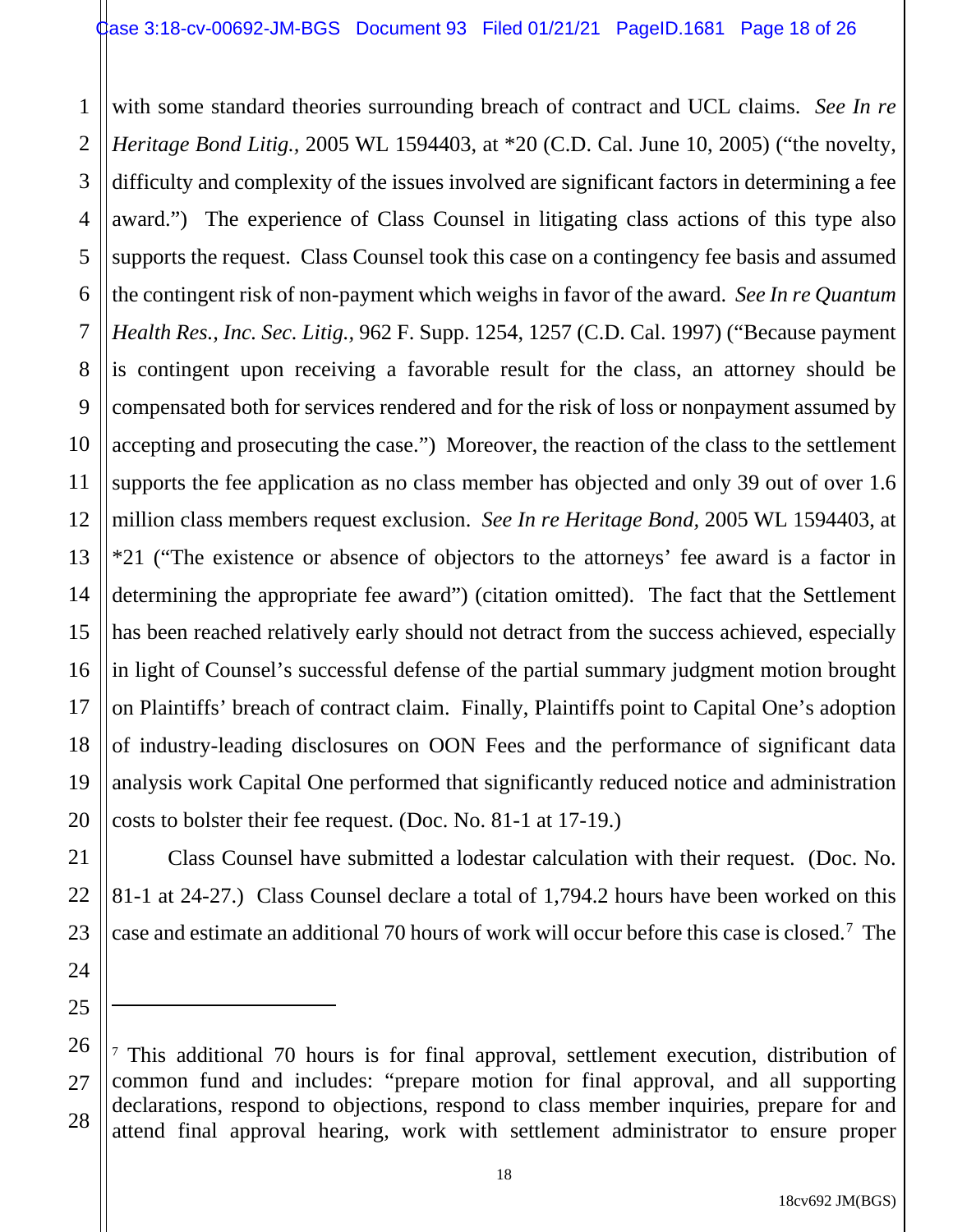1 2 3 4 calculated lodestar for these hours is \$1,164,254.50. Class Counsel's loadstar calculation results in a multiplier of 3.35. It is attested that: (1) Kaliel PLLC expended a total of 1086.6 hours on the case and that the calculated lodestar fee on these hours is \$704,937, (Doc. No. 81.2 at ¶ 46); (2) Carlson Lynch LLP, expended a total of 732.60 hours on the case and that the calculated lodestar fee on these hours is \$423,317.50 (Doc. No. 81-3 at ¶ 46); and (3) Kick Law Firm, APC, expended 45 hours on the case, and that the calculated lodestar fee on these hours is \$36,000. (Doc. No. 81.2 at ¶ 49.) Included in the lodestar calculation was work performed by paralegals. Counsel calculate the lodestar with hourly rates for attorneys from all three firms ranging from \$450 to \$850 an hour, and the paralegals are billed at \$125 and \$203 an hour.

In support, Class Counsel have submitted declarations attesting to the hours worked and billing rates, a Kaliel PLLC firm profile, a Carlson Lynch Sweet Kilpela & Carpenter LLP 2018 Firm Resume, a list of overdraft fee cases awarding 30 percent or more of the settlement fund in attorneys' fees, and a list of class action matters that Carlson Lynch's customary rates have been approved in the Superior Courts in California. (Doc. No. 81-1 at 25-6; 81-2 at 15-19, 21; 81-3 at 11-34.) Mr. Kaliel declares that his hourly rate is \$747, and his colleague, Sophia Gold's partner rate is \$458.00. (Doc. No. 81-2 at ¶ 43.) Mr. Carpenter declares that the partner rate at his firm is \$750 an hour and the hourly rate for the associates is \$450 an hour. (No. 81-3 at  $\P$  9.) The work performed by the individuals at the Carlson Lynch and Kaliel firms are summarized in charts, which provide brief summaries of the tasks performed. (*See* Doc. Nos. 81-2 at 9-11; 81-3 at 5-8.)

The chart provided by Mr. Carpenter allots tasks by simply assigning them under the following categories: "partner tasks;" "associate tasks;" and "paralegal tasks." But neither the names of the partners nor the associates who worked on this case were submitted as

distribution of funds to class members, prepare any post-final approval motions." (Doc. No. 81-2 at 11; Doc. No. 81-3 at 8.)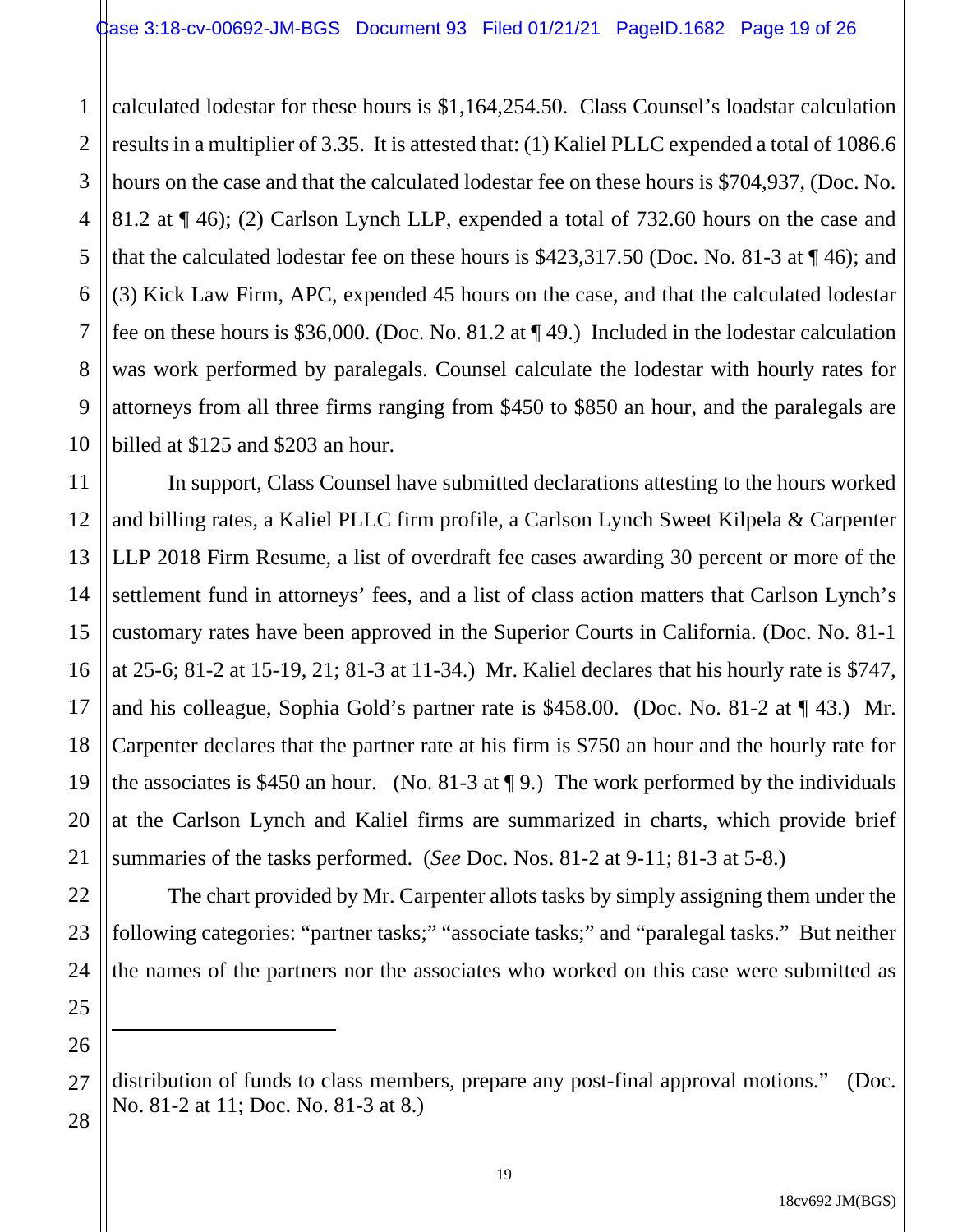1

2

3 4 5 6 7 part of the lodestar calculation. Mr. Carpenter does, however, attest that both he and his partner, Eddie Kim, "were actively involved in the management of the Action. We assigned litigation tasks to our associates, but performed the high-level litigation strategy, expert vetting, negotiation of the settlement and oversaw the approval process and law & motion work." (Id at ¶ 7.) The resume of Mr. Carpenter's firm, Carlson Lynch, (*see* Doc. No. 81-2 at 11-34) lists ten associates and one attorney working in an "of counsel" capacity with varying degrees of experience and provides no information regarding Mr. Jae K. Kim.

8 9 10 11 12 13 14 15 16 17 18 19 20 21 22 23 24 25 26 27 28 The court does not take issue with the rates being charged by either Mr. Kaliel (\$747), Ms. Gold (\$458), nor Mr. Carpenter (\$750). Their hourly rates appropriately reflect their years of experience in the arena of class action litigation: Mr. Carpenter has been practicing law for nearly twenty years, Mr. Kaliel for 15 years and Ms. Gold for 5 years. But, based on the little information provided by Mr. Carpenter, it is more difficult for the court to determine if the rates of the associates or that of Mr. Kim, are reasonable. Nevertheless, the court may "rely on its own familiarity with the legal market" to determine the reasonable rate of the unidentified members of the Carlson Lynch firm. *Ingram v. Oroudjian*, 647 F.3d 925, 928 (9th Cir. 2011). Partner rates of \$750 and associate rates of \$450 have been accepted in other class action cases by this court and other district courts in class action litigation in this community *See, e.g., Lopez v. Mgmt. & Training Corp.,*  Case No. 17cv1624 JM(RBM), 2020 WL 1911571, at \* (S.D. Cal. Apr. 20, 2020) (approving attorneys' fee request with rates ranging from \$500 to \$900 per hour); *McGrath v. Wyndham Resort Dev. Corp.,* Case No.: 15cv1631 JM (KSC), 2018 WL 637858, at \*7- 10 (S.D. Cal. Jan 30, 2018) (approving attorneys' fee request from class counsel with rates ranging from \$450 to \$850); *Nunez v. BAE Systems San Diego Ship Repair Inc.,* 292 F. Supp. 3d 1018, 1055-1057 (S.D. Cal. 2017) (approving hourly rate of \$600 and awarding 25 percent of common fund). Accordingly, after reviewing the evidence and awards in similar cases, the court concludes the hourly rates Class Counsel seek are reasonable. *See United Steelworkers of Am. v. Phelps Dodge Corp., 896 F.2d 403, 407 (9th Cir. 1990)* (*"*rate determinations in other cases, particularly those setting a rate for the plaintiffs'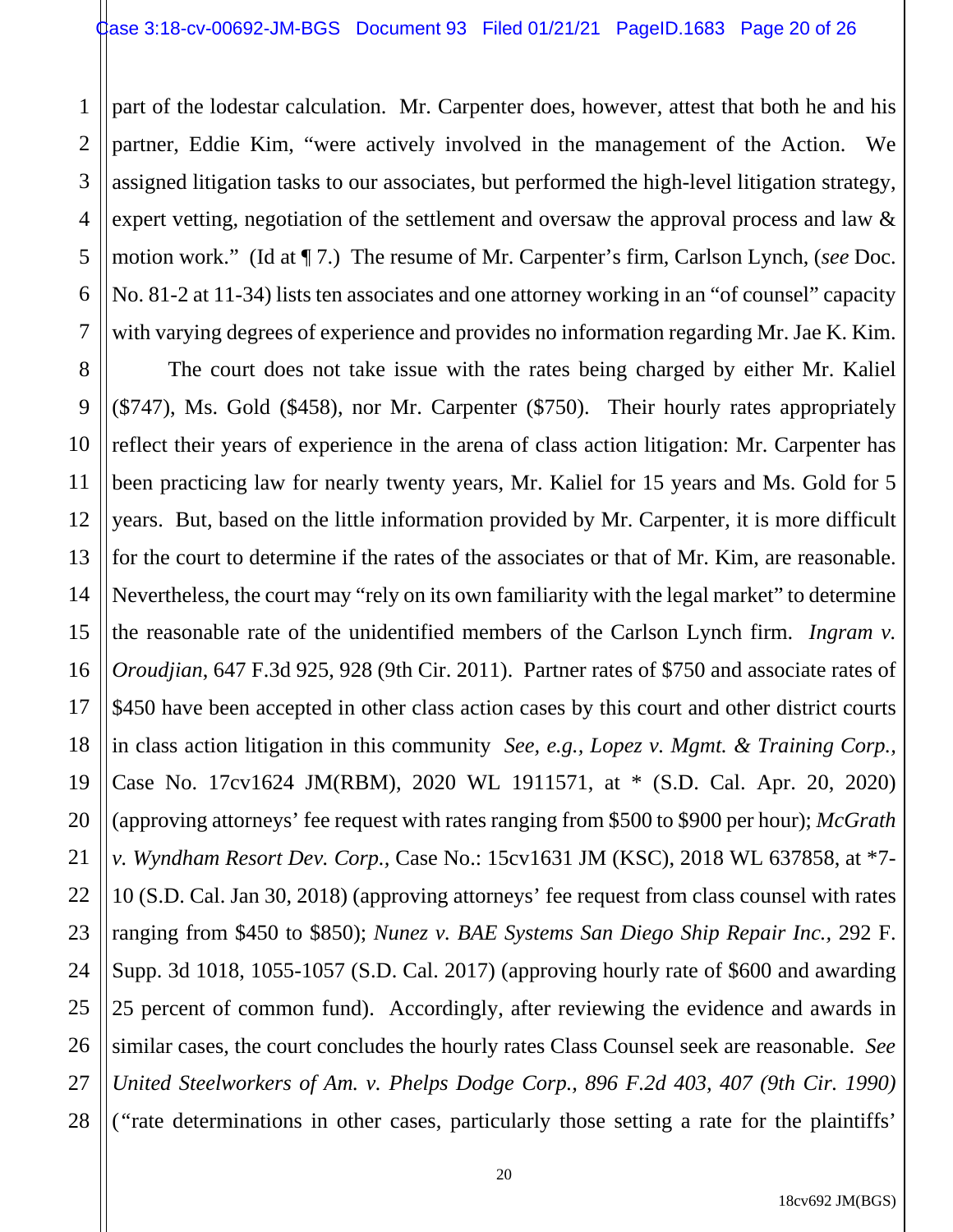attorney, are satisfactory evidence of the prevailing market rate.") (internal citation omitted).

While the court need not engage in a full-blown lodestar analysis when the primary basis remains the percentage method, the calculation is meant to provide a "useful perspective on the reasonableness of a given percentage award." *Vizcaino,* 290 F.3d at 1050. Some review is required, however, even though the court need not closely scrutinize each claimed attorney-hour.

Here, Class Counsel assert they have worked 1,864.2 on this case but provided very little detail to support their fee request. Both Kaliel PLLC and Carlson Lynch, LLP provided charts outlining the tasks performed that lumped portions of this litigation together and made it difficult for the court to perform a close review to determine what work was reasonable and necessary under the circumstances. (*See* Doc. Nos. 81-2 at 9-11; 81-3 at 5-8.) After reviewing this less than robust submission, the court had questions regarding: (1) the overly general nature of the entries as whole: (2) the potential overlap in the fees being charged and the amount of time being assigned for tasks related to "the final approval, settlement execution, distribution of common fund;" (3) entries related to "the pre-suit investigation, including in-person transactions at 43 separate ATM machines;" and (4) entries regarding consulting with experts. (See Doc. Nos. 81-2 at 9-11; 81-3 at 5-8.) During a lengthy hearing, the court's initial reservations were ultimately assuaged by Counsel. 8

Thus, guided by the principle that it is incumbent upon it to award fees for work that was reasonable and necessary under the circumstances, the court finds the full award requested appropriate here. This reflects the very positive result achieved for the class, the

<sup>&</sup>lt;sup>8</sup> At the final hearing, when the court suggested additional information on performed tasks would have been helpful, Counsel stressed a reluctance to burden the court with timesheets. There is, however, a happy medium between timesheets and the cryptic summaries that were submitted.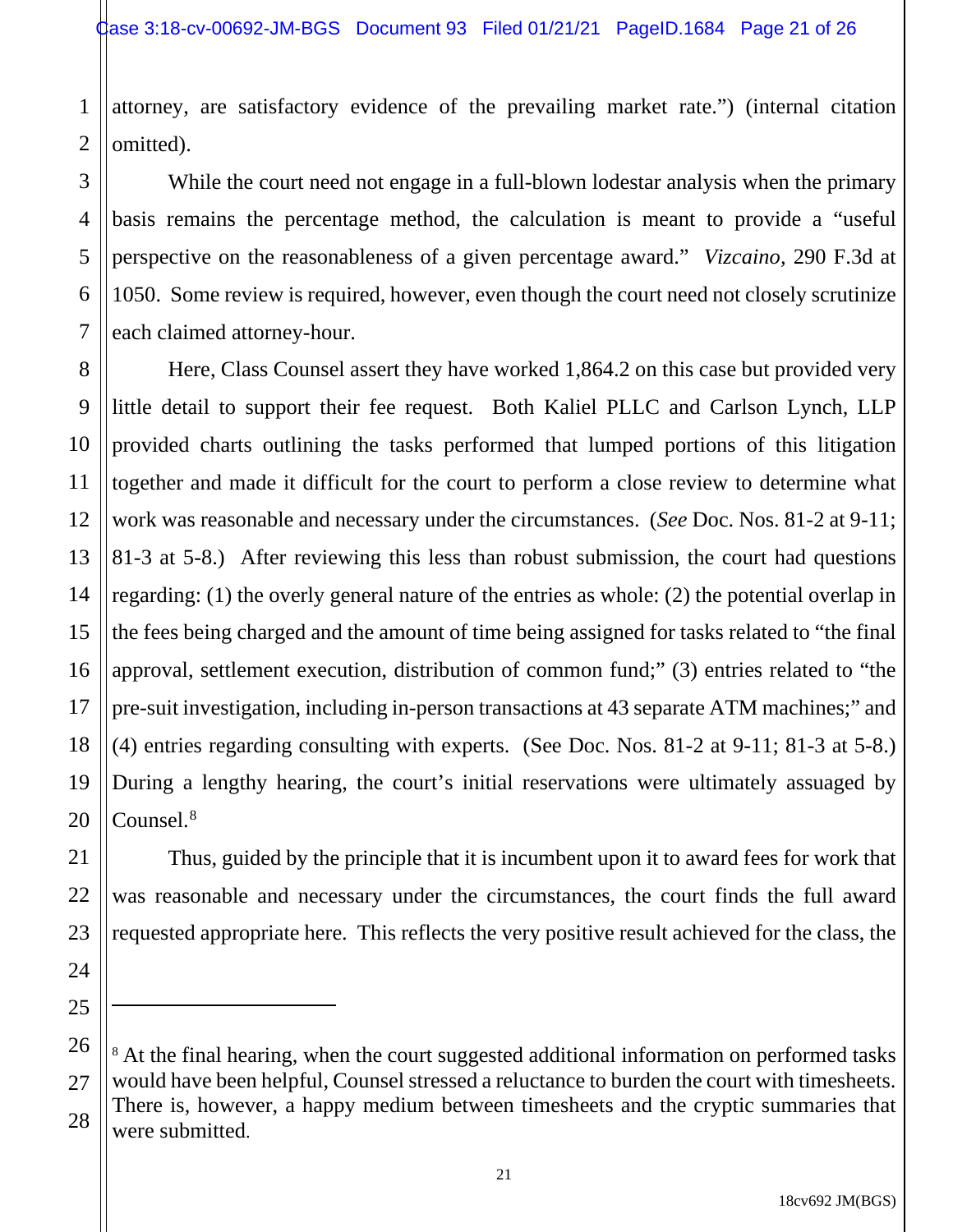1 2 3 4 5 6 7 8 novel legal issue litigated, the contingent nature of the litigation, the changes Capital One has agreed to make to its OON disclosures and the creative notice requirement agreement reached by the parties. *See Spann v. J.C. Penny Corp.,* 211 F. Supp. 3d 1244, 1263 (C.D. Cal. 2016) ("As always, when determining attorneys' fees the district court [is] guided by the fundamental principle that fee awards out of common funds be reasonable under the circumstances.") (quoting *Glass v. UBS Fin. Servs., Inc.,* 2007 WL 2211862, at \*14 (N.D. Cal. 2007) *aff'd* 331 Fed. Appx. 452 (9th Cir. 2009)). Accordingly, the court awards Class Counsel attorneys' fees in the amount of \$3,900,000.

#### **B. Settlement Administration Costs**

BrownGreer provided a declaration, estimating administrative costs at \$997,933. (Doc. No. 90-3 at ¶ 21 n.6.) At the final hearing, Counsel relayed a revised estimate of \$850,000 to the court. Accordingly, the court approves class administrator fees not to exceed \$900,000 absent further order of the court.

## **C. Costs**

Attorneys are entitled to recover "those out-of-pocket expenses that would normally be charged to a fee paying client." *Harris v. Marhoefer*, 24 F.3d 16, 19 (9th Cir. 1994). Plaintiffs assert that they have incurred \$ 15,685.18 in costs over the course of the litigation. (Doc. Nos. 81-2 at ¶ 50; 81-3 at ¶ 17.) The court has reviewed the request and finds it to be reasonable. Accordingly, the court awards \$15,685.18 in costs.

9

10

11

12

13

14

15

16

17

18

19

20

21

22

23

24

25

26

27

28

## **D. Class Representative Payments**

Although "incentive awards are fairly typical in class action cases," they are discretionary. *Rodriguez v. W. Publ'g Corp.*, 563 F.3d 948, 958 (9th Cir. 2009). "Generally, when a person joins in bringing an action as a class action he has disclaimed any right to a preferred position in the settlement." *Staton*, 327 F.3d at 976. (internal ellipses, quotations, and citation omitted). The purpose of incentive awards, therefore, is "to compensate class representatives for work done on behalf of the class, to make up for financial or reputational risk undertaken in bringing the action, and, sometimes, to recognize their willingness to act as a private attorney general." *Rodriguez,* 563 F.3d at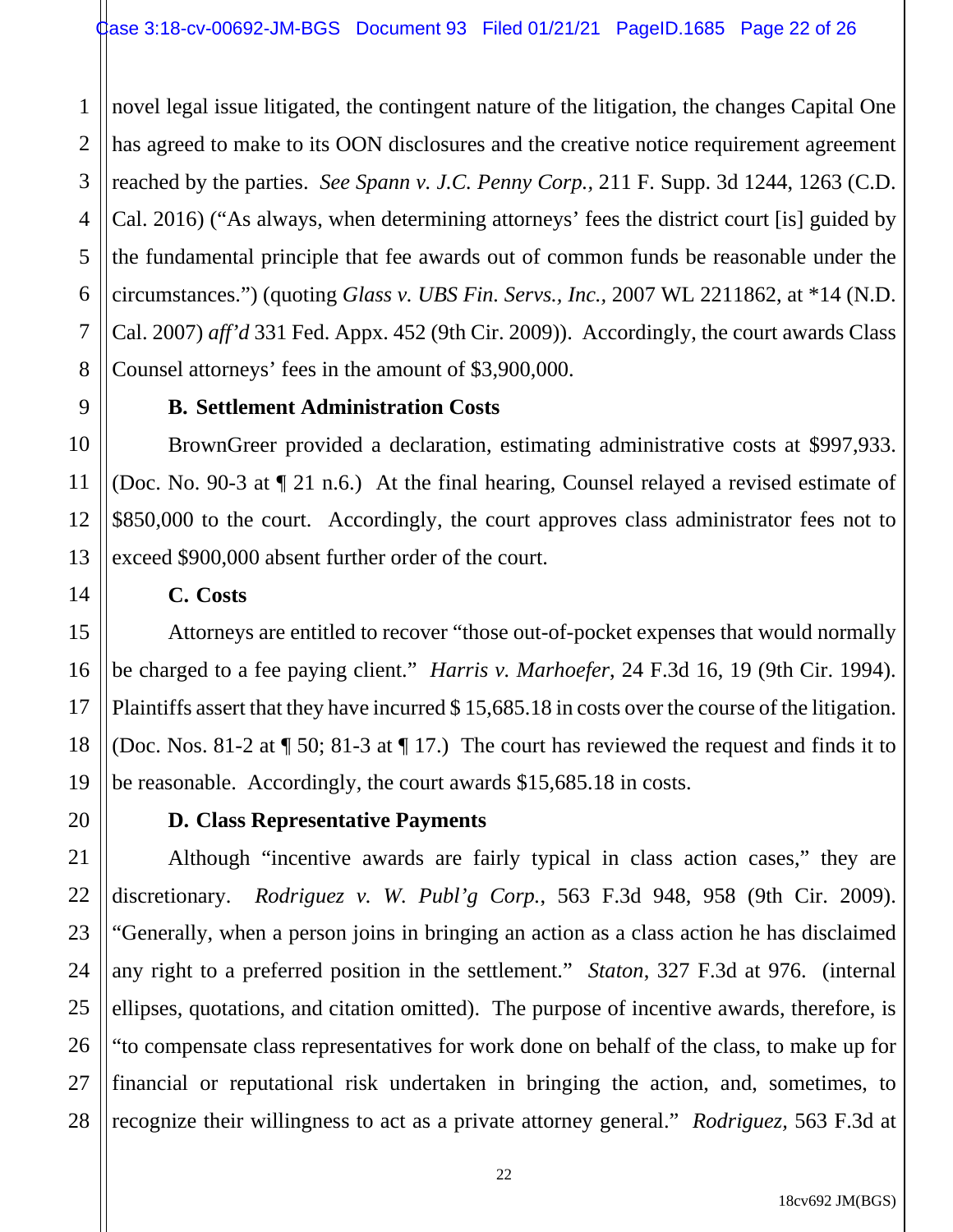2 3 958-59. However, "district courts must be vigilant in scrutinizing all incentive awards to determine whether they destroy the adequacy of the class representatives." *Radcliffe v. Experian Info. Solutions Inc.,* 715 F.3d 1157, 1164 (9th Cir. 2013).

In the settlement papers, the two named Plaintiffs ask for incentive awards of \$10,000 each. Class Counsel declare that the two named Plaintiffs expended hours advancing this litigation, disclosed their personal financial difficulties, and opened themselves up to notoriety. Mr. Kaliel attests that Plaintiffs submitted to interviews, provided discovery documents, each sat for a deposition and participated in conferences with Counsel. (Doc. No. 81-2 at ¶ 51.) Further, Mr. Kaliel commends Plaintiffs for "taking action to protect the interests of over a million Capital One accountholders who were affected by Capital One's fee policies." (*Id*.) Neither Mr. Figueroa nor Ms. Jackson submitted a declaration in support of the request.

16 Given Plaintiffs' level of involvement in the case, the undertaking of the risk in bringing this action, and the fact the amount of the request is consistent with those typically awarded as incentive payments, the court determines that Plaintiffs' request is reasonable. *See, e.g., McGrath,* 2018 WL 637858, at \*11 (awarding \$10,000 to class representative); *Singer v. Becton Dickinson & Co*., No. 08-CV-821-IEG (BLM), 2010 WL 2196104, at \*9 (S.D. Cal. June 1, 2010) (\$25,000 award); *Cicero v. DirecTV*, No EDCV 07-1182, 2010 WL 2991486, at  $*7$  (C.D. Cal. July 27, 2010) (approving incentive awards of \$7,500 and \$5,000). There are no circumstances indicating that these awards would create a conflict between the named Plaintiffs and Class Members. Accordingly, Plaintiffs Figueroa and Jackson are each awarded \$10,000 as a service award.

**III. Conclusion**

In accordance with the foregoing, the court ORDERS as follows:

- 1. The court **GRANTS** final approval of the proposed Settlement Agreement (Doc. No. 91);
- 2. Class Members are defined as:

1

4

5

6

7

8

9

10

11

12

13

14

15

17

18

19

20

21

22

23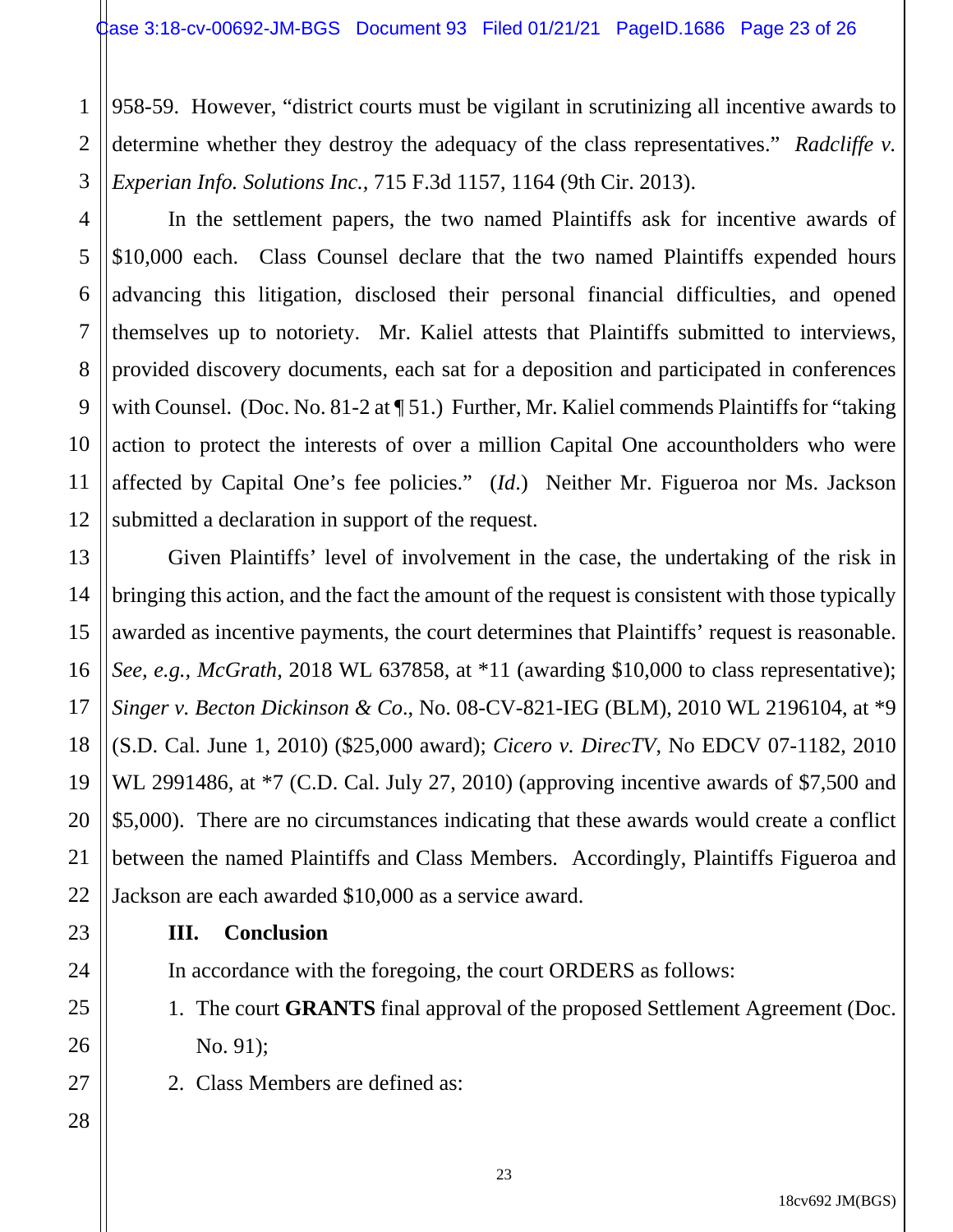All Capital One accountholders in the United States who, during the Class Period, incurred at least one Out of Network ("OON") Balance Inquiry Fee. Excluded from the Settlement Class is Capital One, its parents, subsidiaries, affiliates, officers and directors; all accountholders who make a timely election to be excluded; and all judges assigned to this litigation and their immediate family members.

- Class period is defined as follows:
- For settlement Class Members whose accounts were established in Louisiana: the period from April 6, 2008 to June 30, 2020;

For settlement Class Members whose accounts were established in Connecticut, New York and New Jersey: the period from April 6, 2012 to June 30, 2020;

For settlement Class Members whose accounts were established in Virginia: the period from April 6, 2013 to June 30, 2020;

For settlement Class Members whose accounts were established in Texas: the period from April 6, 2014 to June 30, 2020; and

For settlement Class Members whose accounts were established in the District of Columbia, Maryland, and Delaware: the period from April 6, 2015 to June 30, 2020.

3. This order applies to all claims or causes of action settled under the Settlement Agreement and binds all Class Members who did not affirmatively opt-out of the Settlement Agreement by submitting a timely and valid Request for Exclusion. This order does not bind persons who filed timely and valid Requests for Exclusion;

4. Plaintiffs and all Class Members who did not timely submit a valid Request for Exclusion are: (1) deemed to have released and discharged Defendant from any and all Released Claims accruing during the Class Period; and (2) barred and permanently enjoined from prosecuting any and all Released Claims against the Released Parties. The full terms of the releases described in this paragraph are set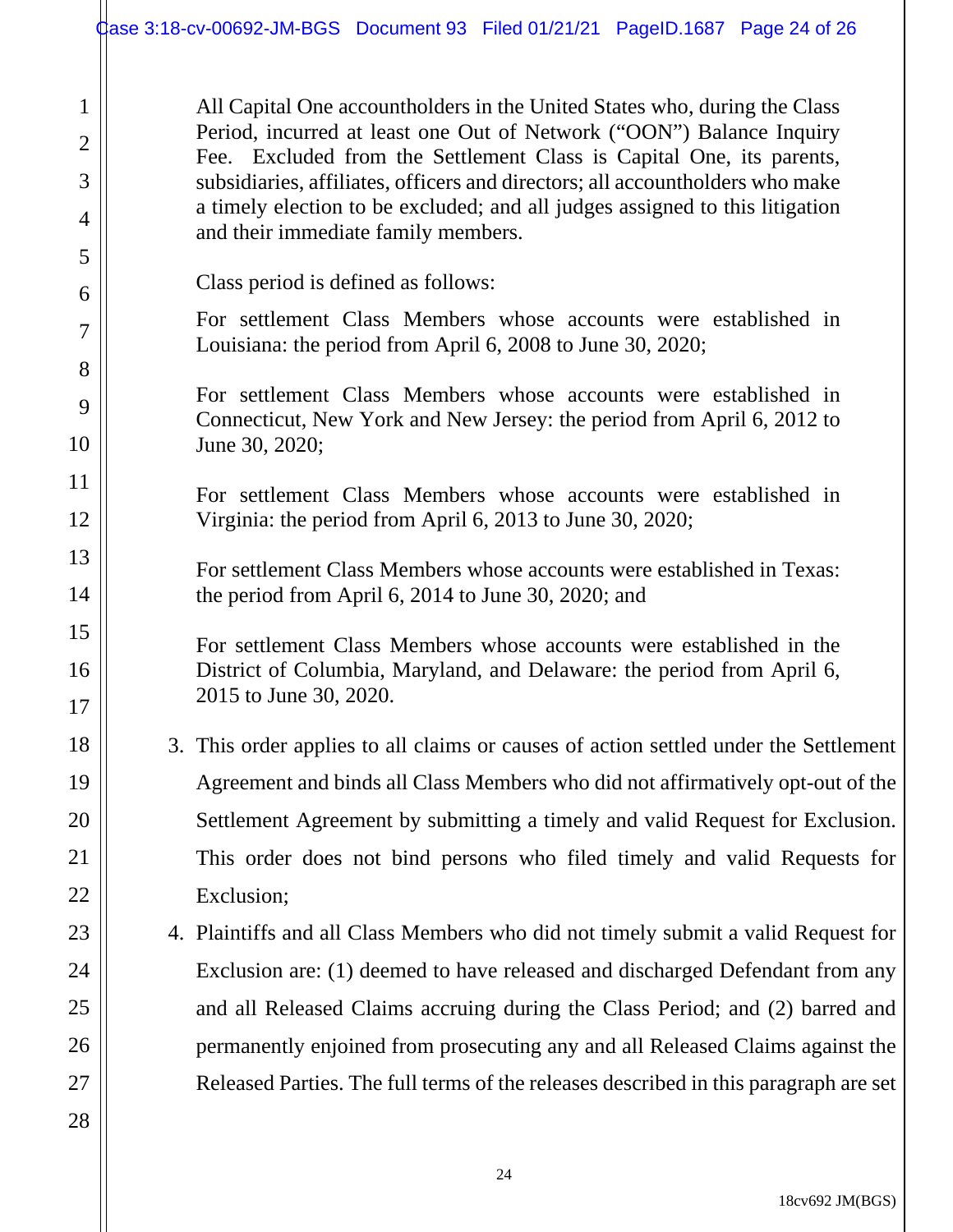forth in paragraph 2.3 of the Settlement Agreement and are specifically incorporated herein by this reference;

- 5. The Settlement Administrator will issue individual settlement payments to participating Class members according to the terms and timeline stated in the Settlement Agreement;
- 6. The court **GRANTS** Plaintiffs' motion for attorneys' fees, costs and class representative payments (Doc. No. 81). The court **GRANTS** Class Counsel attorneys' fees in the amount of \$3,900,000 and \$15,686.18 in costs from the Settlement Fund. The Settlement Administrator shall pay Class Counsel from the Settlement Fund within ten (10) days of Final Approval of the Settlement, as set forth in Paragraph 3.2(b) of the Settlement Agreement;
- 7. The court **GRANTS** a class representative award of \$10,000 to each of the named Plaintiffs, Jacob Figueroa and Mary Jackson, to be paid from the Settlement Fund. The Settlement Administrator shall pay Plaintiffs from the Settlement Fund within ten (10) days of the Final Approval of the Settlement, as set forth in Paragraph 3.2(b) of the Settlement Agreement;
- 8. The court **APPROVES** settlement administrator costs not to exceed \$900,000 absent further order of the court. Payment shall be made from the Settlement Fund to BrownGreer pursuant to the timeline stated in the Settlement;

9. The court retains continuing jurisdiction over this Settlement solely for the purposes of enforcing the agreement, addressing settlement administration matters and addressing such post-judgment matters as may be appropriate under court rules and applicable law; and

///

///

///

///

///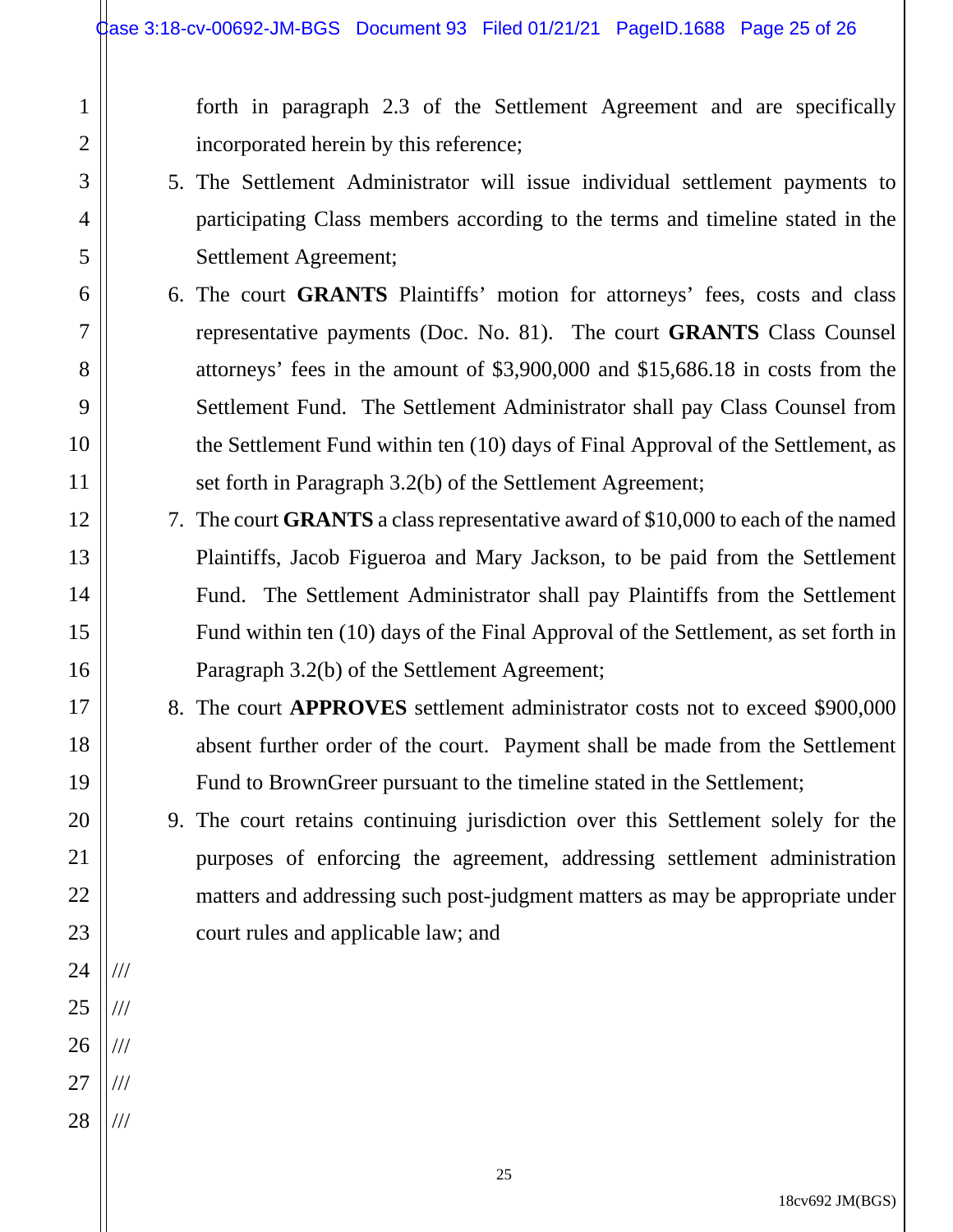| 1               | 10. Judgment is entered on the terms set forth above. The Clerk of the Court shall |
|-----------------|------------------------------------------------------------------------------------|
| $\overline{2}$  | close the case.                                                                    |
| 3               | IT IS SO ORDERED.                                                                  |
| 4               | Dated: January 21, 2021                                                            |
| 5               | Stille                                                                             |
| 6               | Hon. Jeffrey T. Miller<br>United States District Judge                             |
| 7               |                                                                                    |
| 8               |                                                                                    |
| 9               |                                                                                    |
| 10              |                                                                                    |
| 11              |                                                                                    |
| 12              |                                                                                    |
| 13              |                                                                                    |
| 14              |                                                                                    |
| 15              |                                                                                    |
| 16              |                                                                                    |
| 17              |                                                                                    |
| 18              |                                                                                    |
| 19              |                                                                                    |
| 20              |                                                                                    |
| $\overline{21}$ |                                                                                    |
| 22              |                                                                                    |
| 23              |                                                                                    |
| 24              |                                                                                    |
| 25              |                                                                                    |
| 26              |                                                                                    |
| 27<br>28        |                                                                                    |
|                 |                                                                                    |
|                 | 26                                                                                 |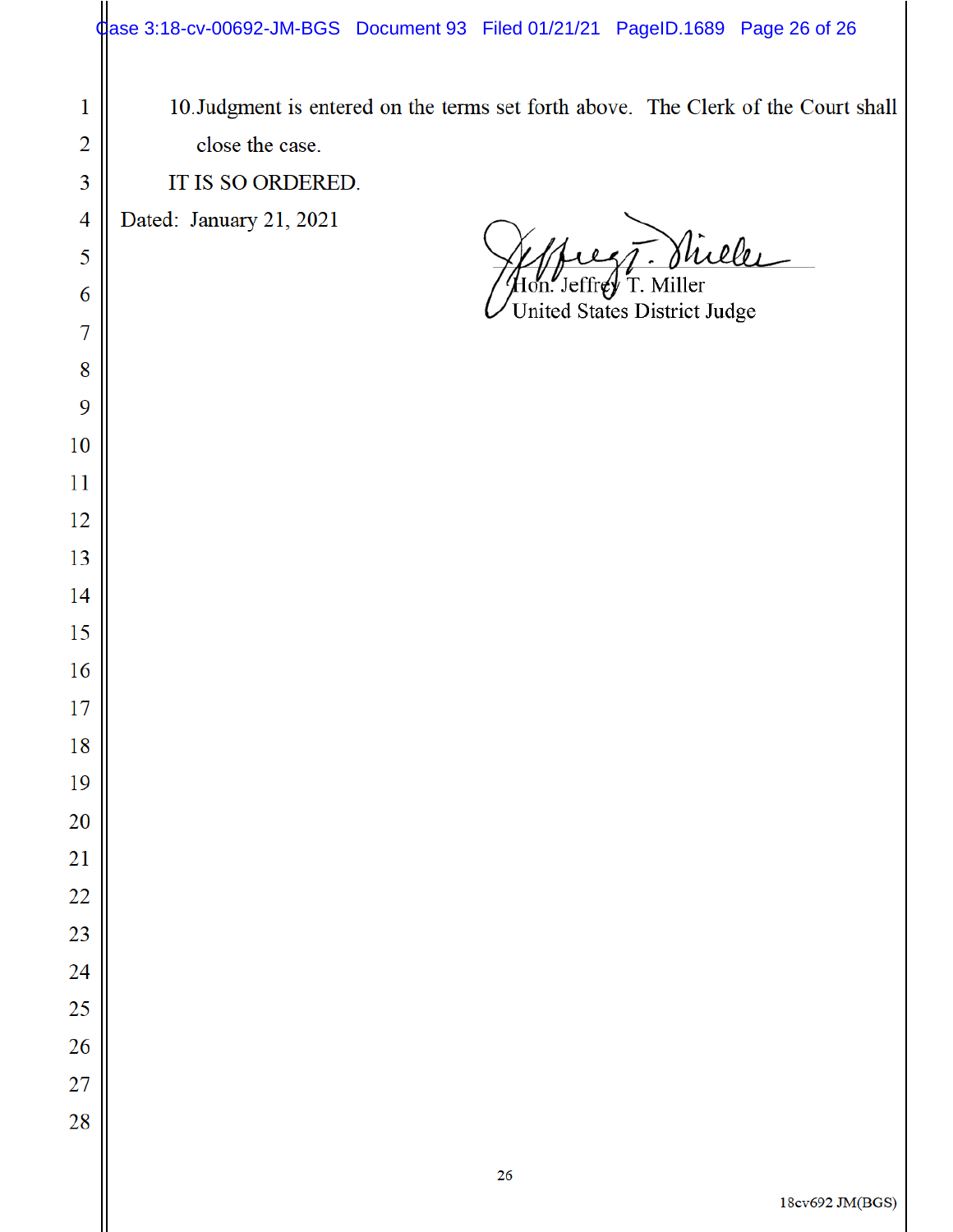

**SOUTHERN DISTRICT OF CALIFORNIA**

Jacob Figueroa, on Behalf of Himself and All Others Similarly Situated

**Civil Action No.** 18-cv-00692-JM-BGS

**Plaintiff,**

**V.**

Capital One, N.A.

#### **JUDGMENT IN A CIVIL CASE**

**Defendant.**

**Decision by Court.** This action came to trial or hearing before the Court. The issues have been tried or heard and a decision has been rendered.

#### IT IS HEREBY ORDERED AND ADJUDGED:

Class Members are defined as:

All Capital One accountholders in the United States who, during the Class Period, incurred at least one ut of Network ("OON") Balance Inquiry Fee. Excluded from the Settlement Class is Capital One, its parents, subsidiaries, affiliates, officers and directors; all account holders who make a timely election to be excluded; and all judges assigned to this litigation and their immediate family members. Class period is defined as follows: For settlement Class Members whose accounts were established in Louisiana: the period from April 6, 2008 to June 30, 2020; For settlement Class Members whose accounts were established in Connecticut, New York and New Jersey: the period from April 6, 2012 to June 30, 2020; For settlement Class Members whose accounts were established in Virginia: the period from April 6, 2013 to June 30, 2020; For settlement Class Members whose accounts were established in Texas: the period from April 6, 2014 to June 30, 2020; and For settlement Class Members whose accounts were established in the District of Columbia, Maryland, and Delaware: the period from April 6, 2015 to June 30, 2020.

**Date:** 1/21/21

**CLERK OF COURT JOHN MORRILL, Clerk of Court** By: s/ S. Tweedle

S. Tweedle, Deputy